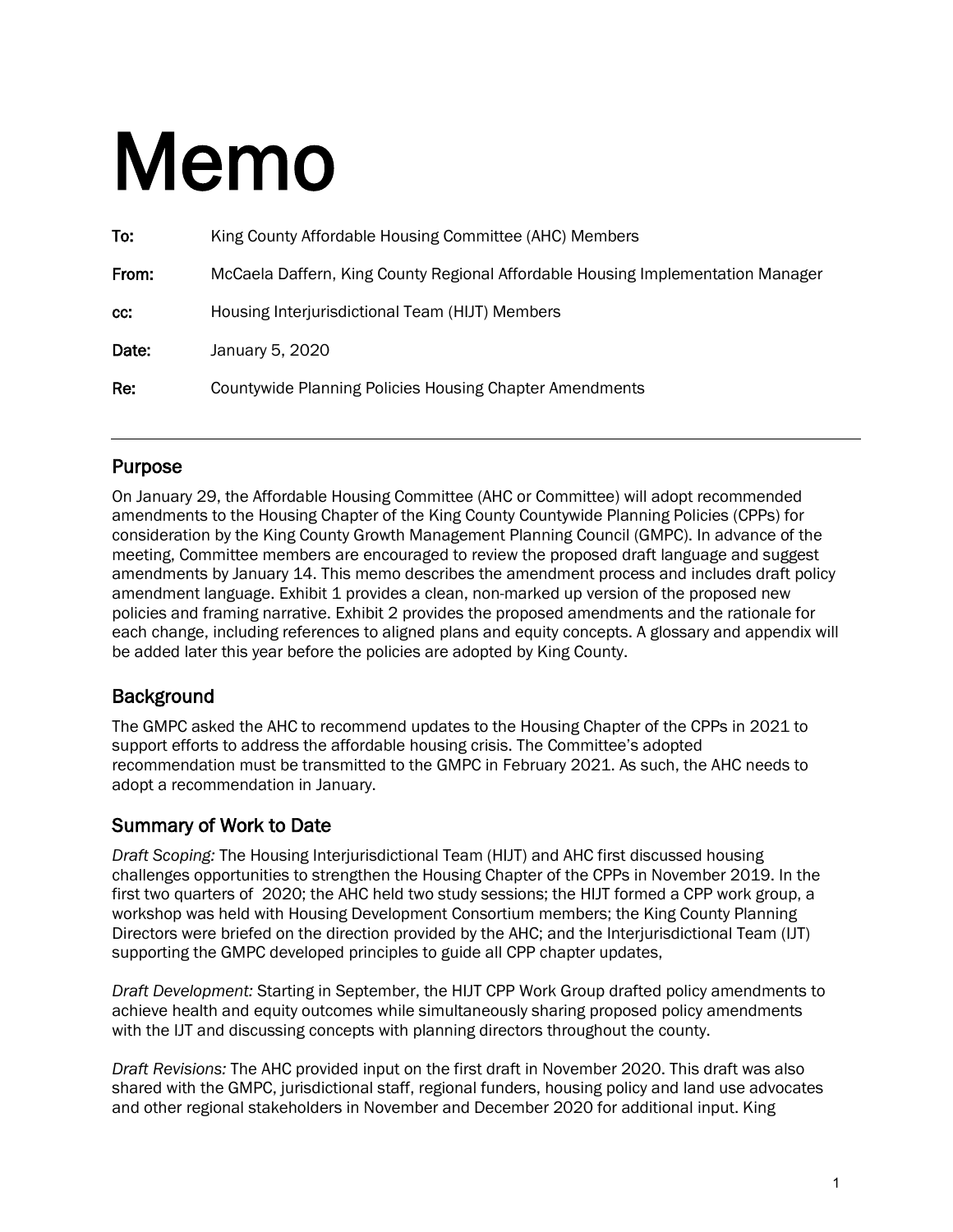County staff consulted closely with the HIJT CPP Work Group to address the input and revise the draft. For more information on milestones reached through the end of October, reference the [CPP](https://www.kingcounty.gov/%7E/media/depts/community-human-services/housing-homelessness-community-development/documents/affordable-housing-committee/Meeting_11-13-2020/CPP_Housing_Chapter_Memo.ashx?la=en)  [Housing Chapter Update Memo](https://www.kingcounty.gov/%7E/media/depts/community-human-services/housing-homelessness-community-development/documents/affordable-housing-committee/Meeting_11-13-2020/CPP_Housing_Chapter_Memo.ashx?la=en) circulated to the Committee in November 2020.

#### Policy Amendment Considerations

In response to initial AHC and IJT guidance, the HIJT CPP Work Group proposed amendments to the Housing Chapter to:

- Align with existing plans, including VISION 2050 and the RAHTF report.
- Strengthen methods of local and regional accountability.
- Achieve health and equity outcomes.

Additional revisions were made in December in response to subsequent input from the AHC and other regional stakeholders. The input received largely fell into three categories:

- Provide a more accurate definition of countywide need.
- Avoid unnecessary new processes (H-6 as proposed in November 13 version) and rely on regular monitoring and data transparency as the means for achieving regional accountability.
- Simplify and streamline policy language.

# Next Steps

Committee members will be asked to adopt recommended amendments at the January 29 meeting. To expedite decision-making, members are encouraged to submit proposed amendments to the policies in writing to King County staff, McCaela Daffern, on or before January 14. Staff will compile proposed amendments and circulate with the Committee meeting packet on January 22. Committee members may also suggest further amendments at the meeting. The Committee will have approximately 40 minutes to discuss and deliberate on January 29.

| Date                   | Action                                                                                                                                                                                                                                                |
|------------------------|-------------------------------------------------------------------------------------------------------------------------------------------------------------------------------------------------------------------------------------------------------|
| January 2021           | AHC Recommendation of Housing Chapter<br>The AHC reviews and possibly adopts the recommendation to the GMPC for<br>2021 CPP Housing Chapter amendments. That same week, the GMPC also<br>workshops all draft chapters, including the Housing Chapter. |
| February/March<br>2021 | GMPC Consideration of Housing and Draft Release of full CPP update<br>The GMPC reviews AHC recommendation, GMPC releases the Public Review<br>Draft of the 2021 CPPs and draft growth targets.                                                        |
| April/ May 2021        | <b>GMPC Amendments to all Chapters</b><br>GMPC identifies proposed amendments and sets final growth targets.                                                                                                                                          |
| June 2021              | <b>GMPC Recommends 2021 CPP Update</b><br>GMPC considers amendments and takes final action to recommend on the<br>2021 CPP Update to the King County Council.                                                                                         |
| July/December<br>2021  | King County Council Adopts and Cities Ratify<br>King County Council considers recommended draft 2021 CPP Update from<br>GMPC and adopts. Cities ratify.                                                                                               |

**Exhibits**<br>Exhibit 1: Proposed Amendments to the 2021 CPP Housing Chapter

Exhibit 2: Proposed 2021 CPP Housing Chapter Amendment Policy Matrix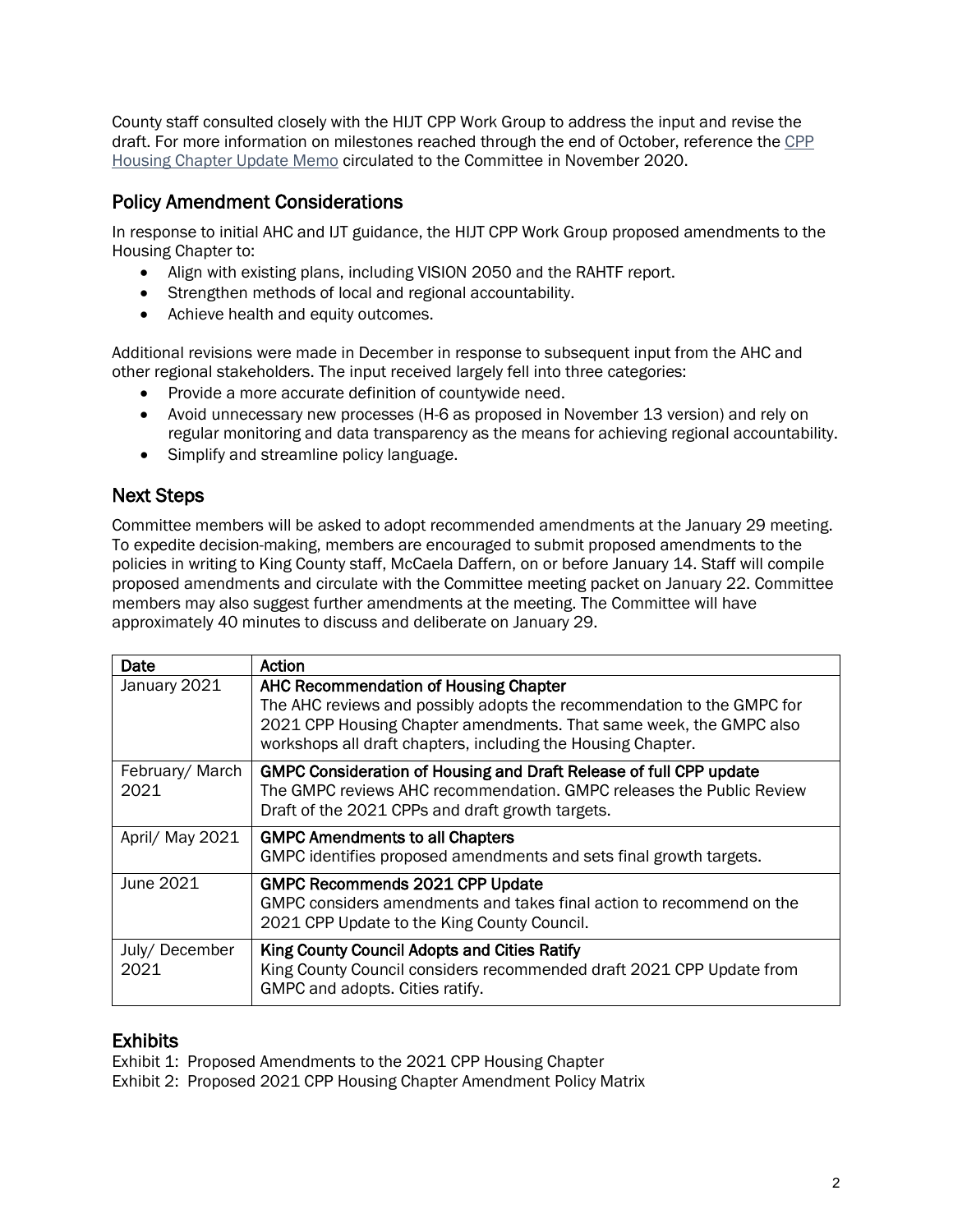# Exhibit 1: Proposed Amendments to the 2021 CPP Housing Chapter

# 2021 CPP Housing Chapter Draft Amendments **HOUSING**

The Countywide Planning Policies in the Housing Chapter support a range of affordable, accessible, and healthy housing choices for current and future residents. Further, they respond to the legacy of discriminatory housing and land use policies and practices (e.g. redlining, racially restrictive covenants, exclusionary zoning, etc.) that have led to significant racial and economic disparities in access to housing and neighborhoods of choice. These disparities affect equitable access to wellfunded schools, healthy environments, open space, and employment.

The policies reflect the region's commitment to addressing the 2018 findings of the Regional Affordable Housing Task Force (Task Force). Key findings include:

- Dramatic housing price increases between 2012 and 2017 resulted in an estimated 156,000 extremely low-, very low-, and low-income households spending more than 30 percent of their income on housing (housing cost burdened); and
- Black, Hispanic, Indigenous, and extremely low-income households are among those most disproportionately impacted by housing cost burden.

While significant housing market activity is needed to reach overall King County housing growth targets, the ability of the region's housing market to address the housing needs of low-income households is limited. A large majority of the need will need to be addressed with units restricted to income-eligible households – both rent-restricted units and resale restricted homes ("incomerestricted units").

Building on the Task Force's work, this chapter establishes a countywide need for affordable housing defined as the additional housing units needed in King County by 2044 so that no household earning at or below 80 percent of Area Median Income (AMI) is housing cost burdened. While the need is expressed in countywide terms, housing affordability varies significantly across jurisdictions. In addressing housing needs, less affordable jurisdictions will need to take significant action to increase affordability across all income levels while more affordable jurisdictions will need to take significant action to preserve affordability. To succeed, all communities must address housing need where it is greatest--housing affordable to extremely-low income households.

The policies below set a framework for individual and collective action and accountability to meet the countywide need and eliminate disparities in access to housing and neighborhoods of choice. These policies guide jurisdictions through a four-step process:

- 1. Conduct a housing inventory and analysis;
- 2. Implement policies and strategies to equitably meet housing needs;
- 3. Measure results and provide accountability; and
- 4. Adjust strategies to meet housing needs.

Overarching Goal: Provide a full range of affordable, accessible, healthy, and safe housing choices to every resident in King County. All jurisdictions work to:

• preserve, improve, and expand their housing stock;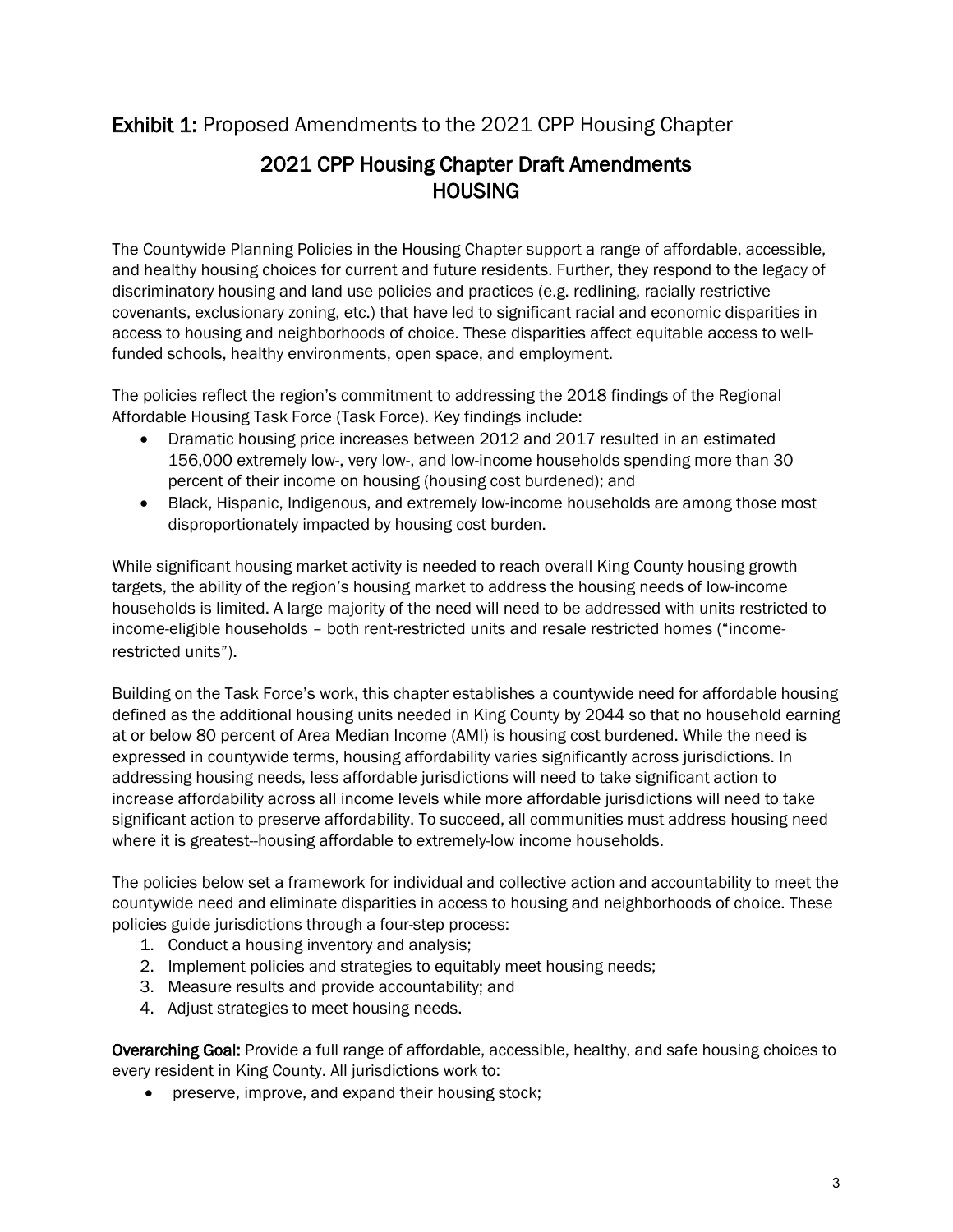- promote fair and equitable access to housing for all people;
- and take actions that eliminate race-, place-, ability-, and income-based housing disparities.

H-1 Address the countywide need for housing affordable to households with low, very low, and extremely low incomes, (including those with special needs), at a level that calibrates with the jurisdiction's identified affordability gap for those households. The countywide need for housing in 2044 by percentage of AMI is:

30% and below AMI (extremely low) 15% of total housing supply 31-50% of AMI (very low) 15% of total housing supply 51-80% of AMI (low) 19% of total housing supply

Table H-1 provides additional context on the countywide need for housing.

| Less than or<br>Equal to<br>30% AMI                    | Greater than<br>30% AMI and<br>Less than or<br>Equal to 50%<br>AMI | Greater than<br>50% AMI and<br>Less than or<br>Equal to 80%<br><b>AMI</b> | <b>All Less</b><br>than or<br>Equal to<br><b>80% AMI</b>                       |  |  |
|--------------------------------------------------------|--------------------------------------------------------------------|---------------------------------------------------------------------------|--------------------------------------------------------------------------------|--|--|
|                                                        |                                                                    |                                                                           |                                                                                |  |  |
| 44,000                                                 | 122,000                                                            | 180,000                                                                   | 346,000                                                                        |  |  |
| 5%                                                     | 13%                                                                | 19%                                                                       | 36%                                                                            |  |  |
| Additional Affordable Housing Units Needed (2019-2044) |                                                                    |                                                                           |                                                                                |  |  |
| 105,000                                                | 31,000                                                             | 23,000                                                                    | 159,000                                                                        |  |  |
| 39,000                                                 | 32,000                                                             | 33,000                                                                    | 104,000                                                                        |  |  |
| 144,000                                                | 63,000                                                             | 56,000                                                                    | 263,000                                                                        |  |  |
|                                                        |                                                                    |                                                                           |                                                                                |  |  |
| 188,000                                                | 185,000                                                            | 236,000                                                                   | 609,000                                                                        |  |  |
| 15%                                                    | 15%                                                                | 19%                                                                       | 49%                                                                            |  |  |
|                                                        |                                                                    |                                                                           | Total Affordable Housing Units Needed by 2044 (Includes Current Housing Units) |  |  |

<span id="page-3-0"></span><sup>&</sup>lt;sup>1</sup> Estimates of additional affordable units needed to address existing cost burden and provide housing for persons experiencing homelessness. The estimates are based on a model in which adding units for households within a given low-income category (e.g., < 30% AMI) allows those households to vacate units affordable within the next income category (e.g., greater than 30% AMI and less than or equal to 50% of AMI), in turn addressing needs of cost-burdened households in that income level. (Estimates shown assume that housing units equal to  $1/25<sup>th</sup>$  of cost burdened households in each category are added annually in each income category until cost burden is eliminated; a range of estimates is possible depending on inputs to this model.)

<span id="page-3-1"></span><sup>&</sup>lt;sup>2</sup> Estimates of housing units needed to address growth assume income distribution of households added through growth is the same as existing income distribution.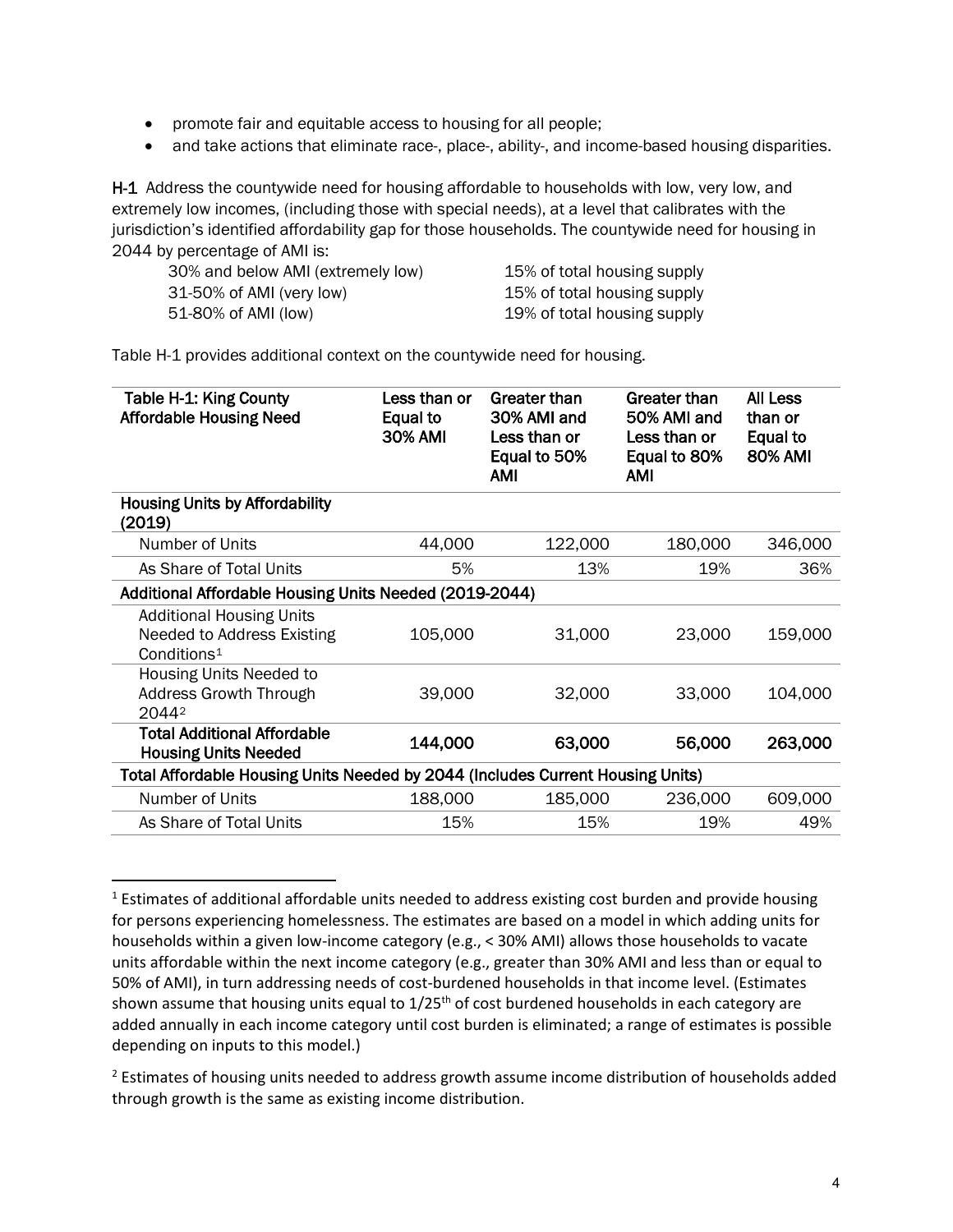Refer to Appendix 4 for the methodology used to calculate countywide need and 2017 jurisdictional affordability levels as compared to countywide need.

H-2 Prioritize the need for housing affordable to households at less than 30% AMI (extremely low income) by implementing tools such as:

- capital, operations, and maintenance funding;
- complementary land use regulations;
- welcoming communities;
- supportive policies; and
- collaborative actions by all jurisdictions.

#### Conduct a Housing Inventory and Analysis

The Growth Management Act requires an inventory and analysis of existing and projected housing needs as part of each jurisdiction's comprehensive plan housing element. The inventory and needs analysis, together with an evaluation of recent progress to address housing needs, helps cities identify the greatest needs and prioritize strategies to address them. Understanding the impact of discriminatory housing and land use practices and current disparities in access to housing and neighborhoods of choice helps focus policies and programs to achieve equitable housing outcomes. For example, understanding disparities in access to opportunity areas (i.e. areas with high quality schools, jobs, transit and access to parks, open space, and clean air, water, and soil) can identify a need for increased affordability in those areas. Appendix X provides further guidance on conducting a housing inventory and analysis.

H-3 Conduct an inventory and analysis in each jurisdiction of existing and projected housing needs of all segments of the population and summarize the findings in the housing element. The inventory and analysis shall include:

- a. affordability gap of the jurisdiction's housing supply as compared to countywide need percentages from policy H-1 (see table H-2 in Appendix);
- b. number of existing housing units by housing type, age, number of bedrooms, occupants per room, condition, tenure, and AMI limit (for income-restricted units);
- c. percentage of residential land zoned for and geographic distribution of moderate- and highdensity housing in the jurisdiction;
- d. number of units, including number of income-restricted units, within a half-mile walkshed of high capacity or frequent transit stations and regional and countywide centers;
- e. household characteristics, by race/ethnicity:
	- i. income (median and by AMI bracket)
	- ii. tenure
	- iii. size
	- iv. housing cost burden and severe housing cost burden;
- f. current population characteristics, by race/ethnicity:
	- v. age
	- vi. disability;
- g. projected population growth and demographic change;
- h. housing development capacity within a half-mile walkshed of high capacity or frequent transit;
- i. ratio of housing to jobs in the jurisdiction;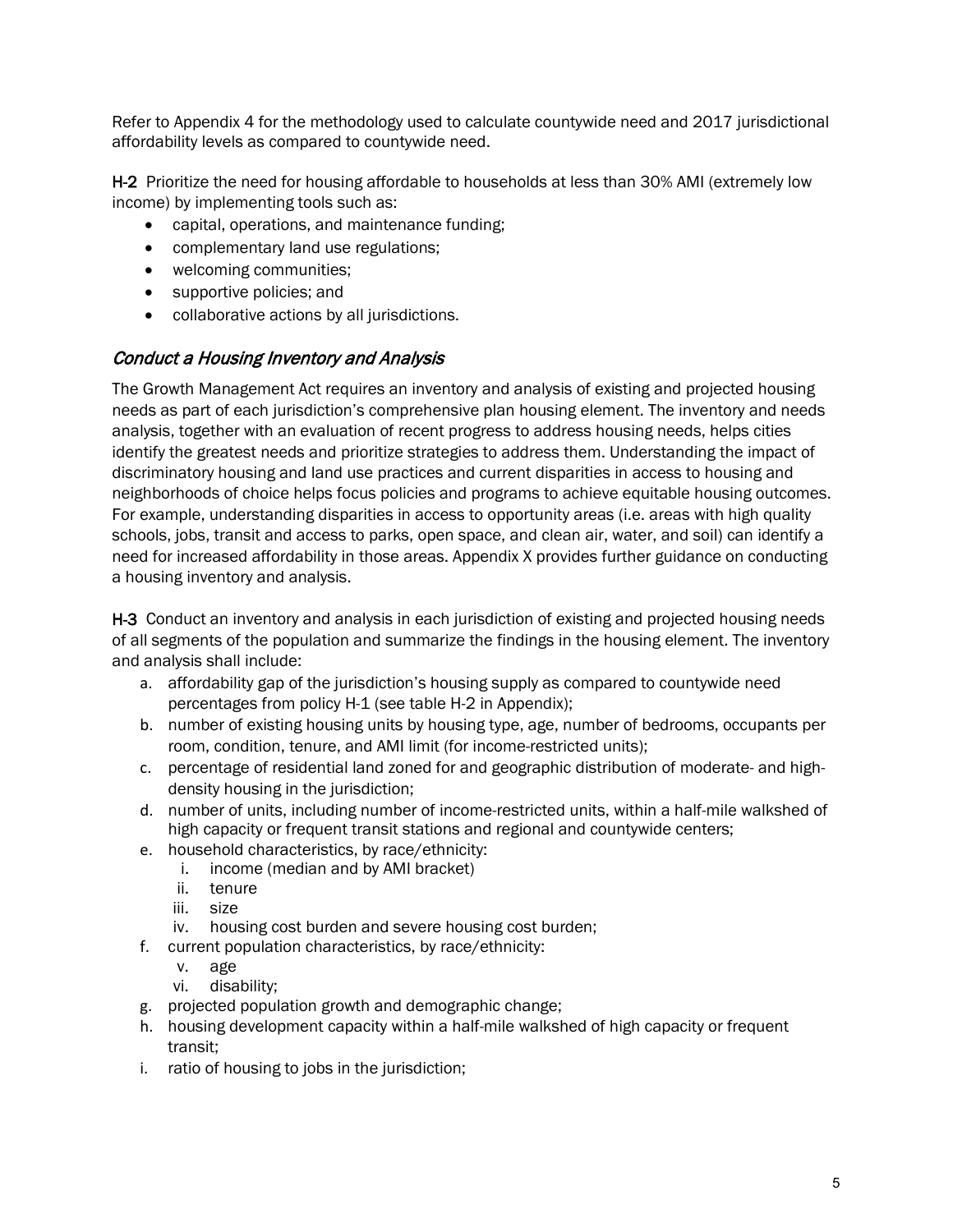- j. summary of existing and proposed partnerships and strategies, including dedicated resources, for meeting countywide housing need, particularly for populations disparately impacted;
- k. the housing needs of people who need supportive services or accessible units, including but not limited to people experiencing homelessness, disabled persons, people with medical conditions, and older adults; and
- l. the housing needs of communities experiencing disproportionate harm of housing inequities including Black, Indigenous, and People of Color (BIPOC).

H-4 Evaluate the effectiveness of existing housing policies and strategies to meet a significant share of countywide need. Identify gaps in existing partnerships, policies, and dedicated resources for meeting the countywide need and eliminating racial and other disparities in access to housing and neighborhoods of choice.

H-5 Document the local history of racially exclusive and discriminatory land use and housing practices, consistent with local and regional fair housing reports and other resources. Explain the extent to which that history is still reflected in current development patterns, housing conditions, tenure, and access to opportunity. Demonstrate how current strategies are addressing impacts of those racially exclusive and discriminatory policies and practices. The County will support jurisdictions in identifying and compiling resources to support this analysis.

# Collaborate Regionally

Housing affordability is important to regional economic vitality and sustainability. Housing markets do not respect jurisdictional boundaries. For these reasons, this section promotes cross-sectoral and interjurisdictional coordination and collaboration to identify and meet the housing needs of households with extremely low, very low, and low incomes. Collaborative efforts, supported by the work of the Affordable Housing Committee, the Puget Sound Regional Council and other bodies, contribute to producing and preserving affordable housing and coordinating equitable, sustainable development in the county and region. Where individual jurisdictions lack sufficient resources, collective efforts to fund or provide technical assistance for affordable housing development and preservation, and for the creation of strategies and programs, can help to meet the housing needs identified in comprehensive plans. Jurisdictions with similar housing characteristics tend to be clustered geographically. Therefore, there are opportunities for efficiencies and greater impact through interjurisdictional cooperation. Such efforts are encouraged and can be a way to meet a jurisdiction's share of the countywide affordable housing need.

H-6 Collaborate with diverse partners (e.g. employers, financial institutions, philanthropic, faith, and community-based organizations) on provision of resources (e.g. funding, surplus property) and programs to meet countywide housing need.

H-7 Work cooperatively with the Puget Sound Regional Council and other agencies that provide technical assistance to local jurisdictions to support the development, implementation, and monitoring of strategies that achieve the goals of this chapter.

#### Implement Policies and Strategies to Equitably Meet Housing Needs

VISION 2050 encourages local jurisdictions to implement strategies to preserve, improve, and expand its housing stock to provide a range of affordable, accessible, healthy, sustainable, and safe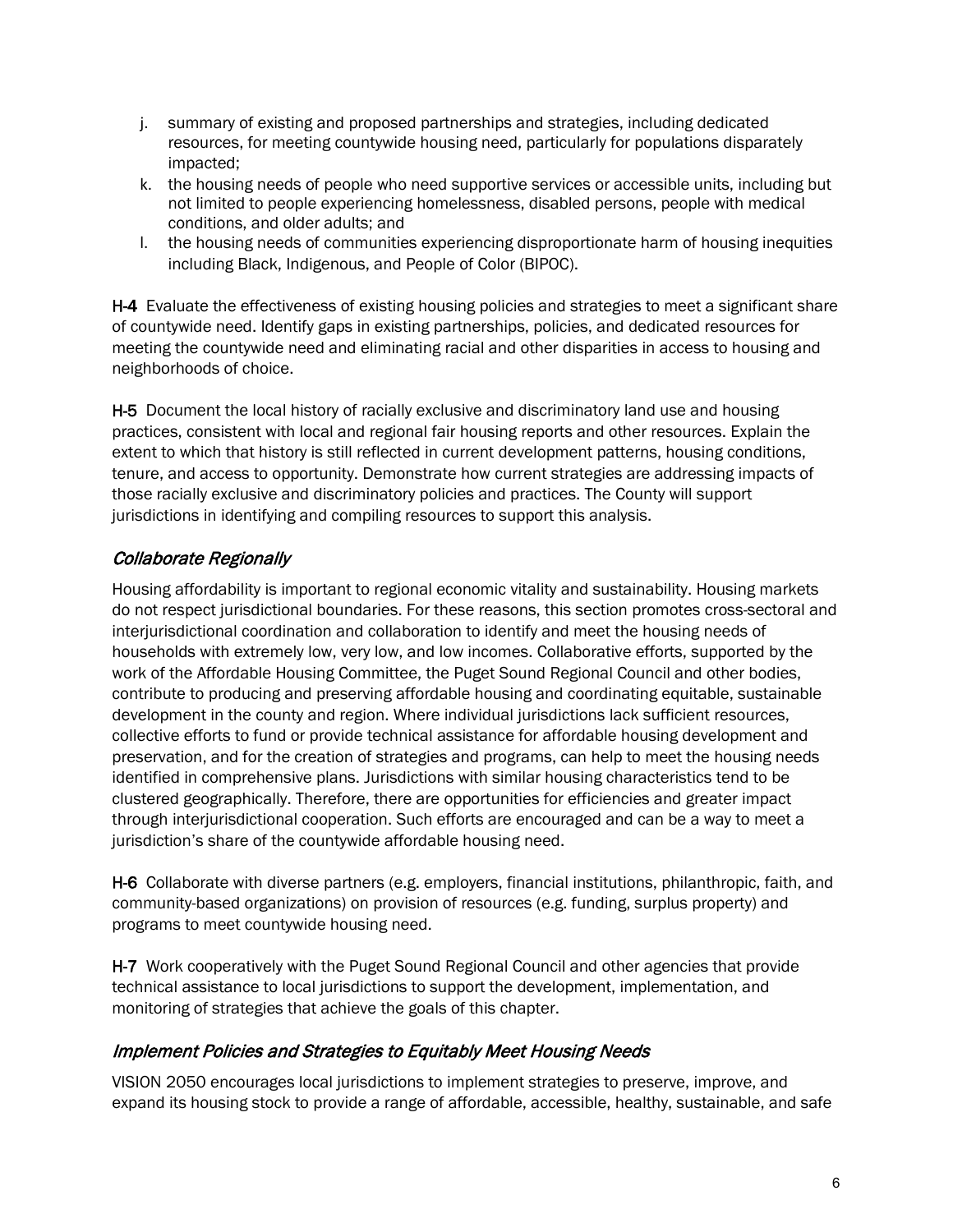housing choices to every resident. This section supports equitably meeting housing needs through strategies and actions that promote:

- *Distributional equity:* An individual's income race, ethnicity, immigration status, sexual orientation, ability, or income doesn't impact their ability to access housing in the neighborhood of their choice;
- *Cross-generational equity:* The impact of the housing policies we create result in fair and just distribution of benefits and burdens to future generations;
- Process equity: The housing policy development, decision-making, and implementation process is inclusive, open, fair, and accessible to all stakeholders; and
- *Reparative policies:* The policies implemented will actively seek to repair harms cause by racially biased policies.

The strategies are grouped by theme:

- Equitable processes and outcomes;
- Increased housing supply, particularly for households with the greatest needs;
- Expanded housing options and increased affordability accessible to transit and employment;
- Expanded housing and neighborhood choice for all residents; and
- Housing stability, healthy homes, and healthy communities

Further detail on the range of strategies for equitably meeting housing needs is contained in Table H-2 in Appendix 4.

#### *Equitable processes and outcomes*

Working together with households most impacted by the affordable housing crisis helps to tailor solutions to best meet their needs. Taking intentional action to overcome past and current discriminatory policies and practices helps to reduce disparities in access to housing and neighborhoods of choice.

H-8 Collaborate with populations most disproportionately impacted by housing cost burden in developing, implementing and monitoring strategies that achieve the goals of this chapter. Prioritize the needs and solutions articulated by these disproportionately impacted populations.

H-9 Adopt intentional, targeted actions that repair harms to Black, Indigenous, and People of Color (BIPOC) households from past and current racially exclusive and discriminatory land use and housing practices (generally identified through Policy H-5). Promote equitable outcomes in partnership with communities most impacted.

#### *Increased housing supply, particularly for households with the greatest needs*

VISION 2050 encourages local cities to adopt best practices and innovative techniques to meet housing needs. Meeting the countywide affordable housing need will require actions, including commitment of substantial financial resources, by a wide range of private for profit, non-profit, and government entities. Multiple tools will be needed to meet the full range of needs in any given jurisdiction.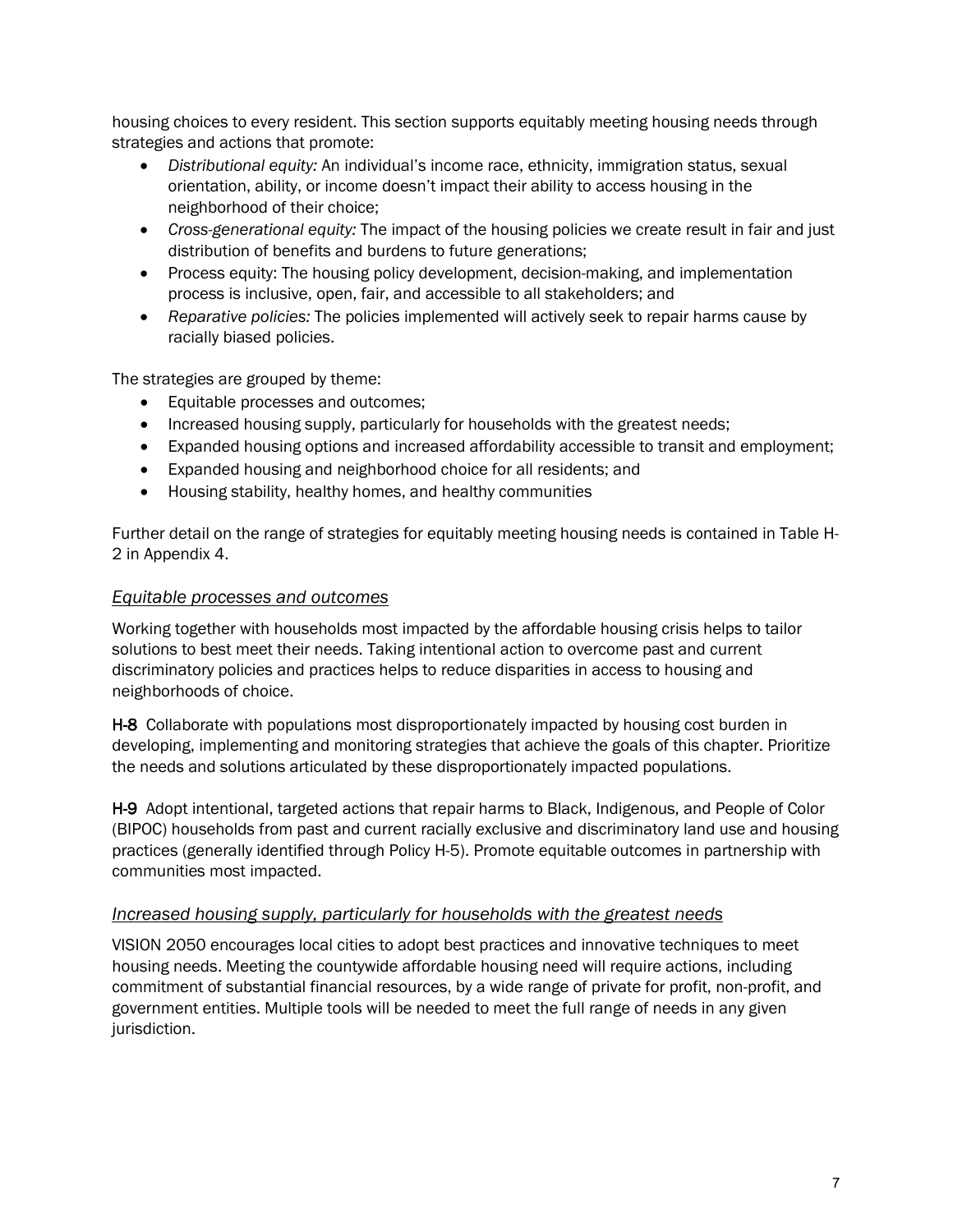H-10 Adopt policies, incentives, strategies, actions, and regulations that increase the supply of longterm income-restricted housing for extremely low, very low, and low-income households and households with special needs.

H-11 Implement strategies to overcome cost barriers to housing affordability. Strategies to do this vary but can include updating development standards and regulations and developing programs, policies, partnerships, and incentives to decrease costs to build and preserve affordable housing.

H-12 Prioritize the use of local and/ regional resources (e.g. funding, surplus property) for incomerestricted housing, particularly for extremely low income households, special needs populations, and others with disproportionately greater housing needs. Consider projects that promote access to opportunity, anti-displacement, and wealth building for Black, Indigenous, and People of Color communities to support implementation of policy H-9.

#### *Expanded housing options and increased affordability accessible to transit and employment*

The Regional Growth Strategy accommodates growth in urban areas, focused in designated centers and near transit stations, to create healthy, equitable, vibrant communities well-served by infrastructure and services. As the region invests in transit infrastructure, it must also support affordability in transit areas.

Lack of housing affordability negatively impacts the region's resilience to climate change as people are forced to live far from work, school and transit, which contributes to climate change through increased transportation emissions and sprawl.

H-13 Increase housing choices for everyone-particularly those earning lower wages-in locations accessible to or within a reasonable commute to major employment centers and affordable to all income levels. Encourage housing production at levels that improve jobs-housing balance throughout the county.

H-14 Expand the supply and range of housing types--including affordable units--at densities sufficient to maximize the benefits of transit investments throughout the county.

H-15 Support the development and preservation of income-restricted affordable housing that is within walking distance to high capacity and frequent transit.

#### *Expanded housing and neighborhood choice for all residents*

Extremely low-, very low-, and low-income residents often have limited choices when seeking an affordable home and neighborhood. The King County Consortium's Analysis of Impediments to Fair Housing Choice found that many BIPOC and immigrant groups face disparities in access to opportunity areas with high quality schools, jobs, transit and access to parks, open space, and clean air, water, and soil. Some of the same groups are significantly less likely to own their home as compared to the countywide average, cutting them off from an important tool for housing stability and wealth building. Further, inequities in housing and land use practices as well as cycles of public and private disinvestment and investment have also resulted in communities vulnerable to displacement. Intentional actions to expand housing choices throughout the community will help address these challenges.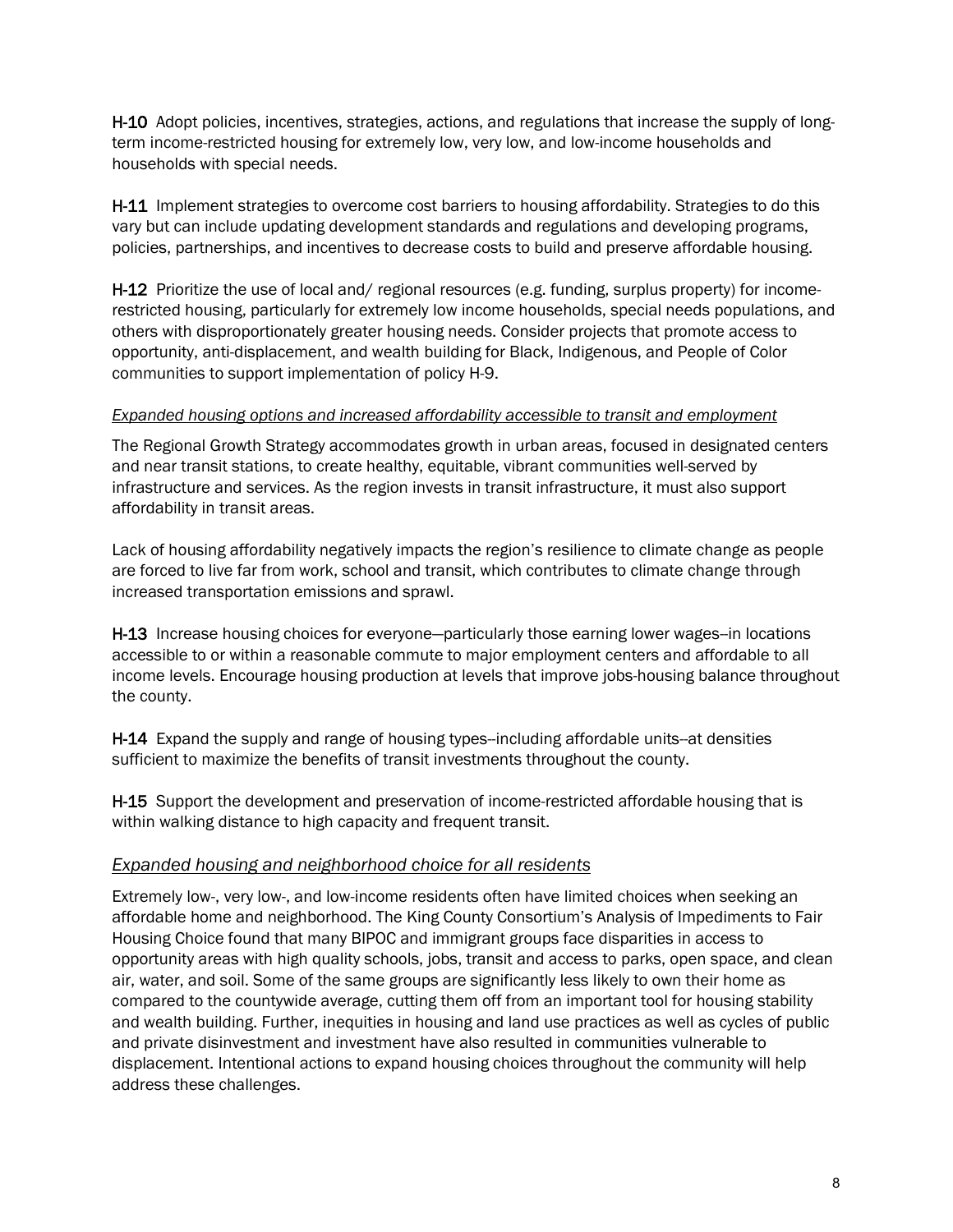H-16 Adopt inclusive planning tools and policies whose purpose is to increase the ability of all residents in jurisdictions throughout the county to live in the neighborhood of their choice, reduce disparities in access to opportunity areas, and meet the needs of the region's current and future residents by:

- a. Providing access to affordable housing to rent and own throughout the jurisdiction, with a focus on areas of high opportunity.
- b. Expanding capacity for moderate density housing throughout the jurisdiction, especially in areas currently zoned for lower density single-family detached housing, and capacity for highdensity housing, where appropriate, consistent with the Regional Growth Strategy.
- c. Evaluating the feasibility of, and implementing, where appropriate, inclusionary and incentive zoning to provide affordable housing.

H-17 Lower barriers to and promote access to affordable homeownership for extremely low-, very low-, and low--income, households. Emphasize:

- a. Supporting long-term affordable homeownership opportunities for households earning at or below 80% AMI (which may require up-front initial public subsidy and policies that support diverse housing types); and
- b. Remedying historical inequities in and expanding access to homeownership opportunities for Black, Indigenous and People of Color communities.

H-18 Promote equitable development and adopt anti-displacement strategies, including dedicated funds for land acquisition and affordable housing production and preservation. Mitigate displacement that may result from planning, public and private investments, and market pressure. Implement anti-displacement measures prior to or concurrent with development capacity increases and capital investments.

H-19 Implement, promote and enforce fair housing policies and practices so that every person in the county has equitable access and opportunity to thrive in their communities of choice, regardless of their race, gender identity, sexual identity, ability, use of a service animal, age, immigration status, national origin, familial status, religion, source of income, military status, or membership in any other relevant category of protected people.

#### *Housing stability, healthy homes, and healthy communities*

H-20 Adopt and implement policies that protect housing stability for renter households; expand protections and supports for low-income renters and renters with disabilities.

H-21 Adopt and implement programs and policies that ensure healthy and safe homes.

H-22 Plan for residential neighborhoods that protect and promote the health and well-being of residents by supporting equitable access to parks and open space, safe pedestrian and bicycle routes, clean air, soil and water, fresh and healthy foods, high-quality education from early learning through K-12, affordable and high-quality transit options and living wage jobs and by reducing exposure to environmental hazards and pollutants.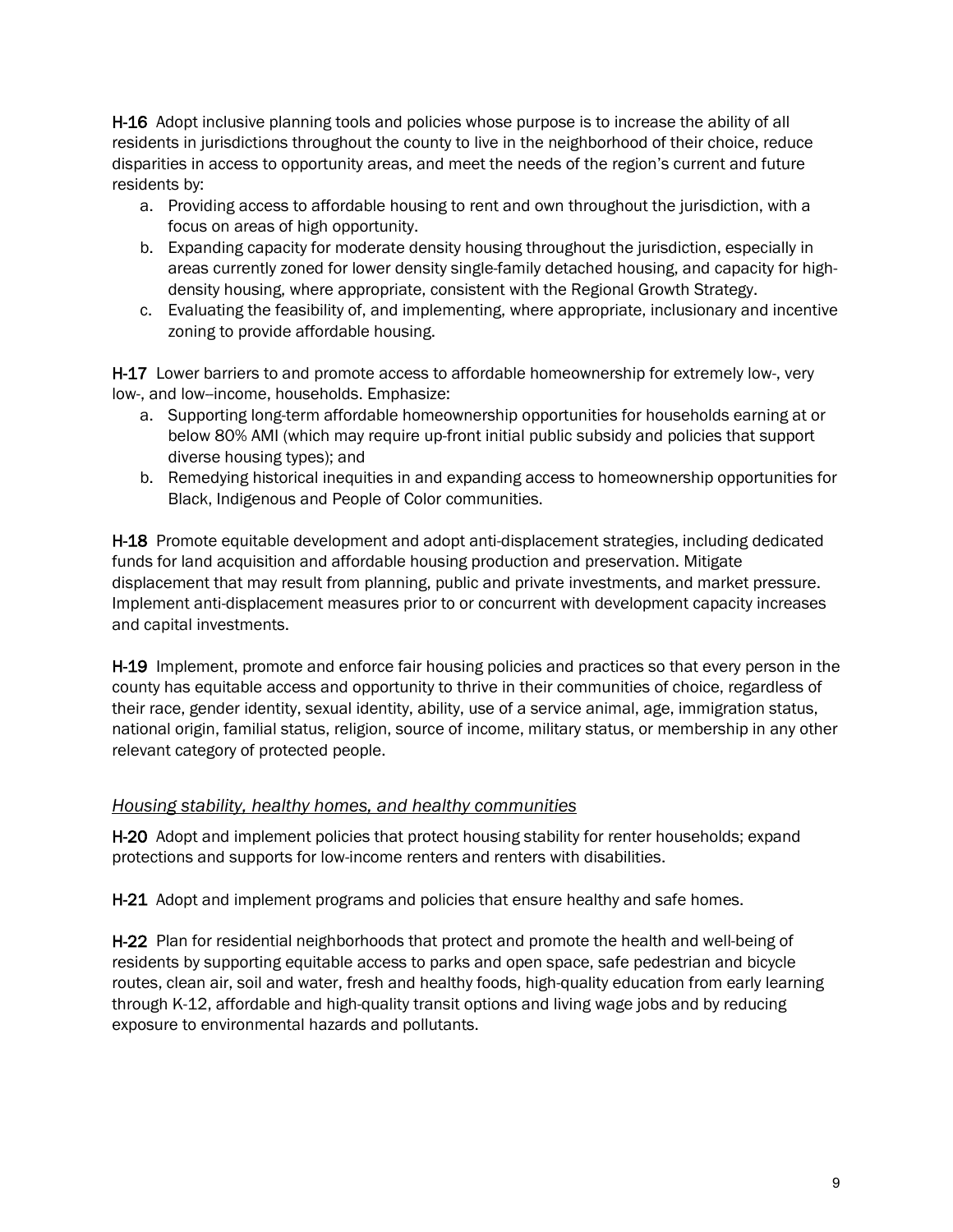### Measure Results and Provide Accountability

Each jurisdiction has a responsibility to address its share of the countywide housing need. The county and cities will collect and report housing data to help evaluate progress in meeting this shared responsibility. The county will help coordinate a transparent data collection and sharing process with cities. Further detail on monitoring procedures is contained in Appendix X.

H-23 Monitor progress toward meeting countywide housing growth targets, countywide need, and eliminating disparities in access to housing and neighborhoods of choice. Where feasible, use existing regional and jurisdictional reports and monitoring tools and collaborate to reduce duplicative reporting.

Jurisdictions, including the county for unincorporated areas, will report annually to the county:

- a. total housing units;
- b. number of units lost to demolition, redevelopment, or conversion to non-residential use.
- c. total income-restricted units, by AMI limit, for which the city is a party to affordable housing covenants on the property title;
- d. of total housing units, net new housing units created during the reporting period;
- e. of total income-restricted units, net new income-restricted units, by tenure, AMI limit, address, and term of rent and income restrictions, created during the reporting period;
- f. total new accessible units permitted;
- g. new strategies (e.g. land use code changes, dedicated fund sources, conveyance of surplus property) implemented during the reporting period to increase housing diversity or increase the supply of income-restricted units in the jurisdiction; and
- h. jurisdiction's new strategies implemented during the reporting period to reduce disparate housing outcomes and expand housing and neighborhood choice for BIPOC households and other population groups identified through policy H-5.

The county will report annually:

- a. countywide housing inventory of:
	- i. total housing units;
	- ii. total income-restricted units, by AMI limit;
	- iii. total housing units, net new housing units created during the reporting period; and
	- iv. total income-restricted units by tenure, AMI limit, location, created during the reporting period, starting in 2021.
	- v. total net new income-restricted units and the term of rent and income restrictions created during the reporting period, starting in December 2022;
	- vi. share of households by housing tenure by jurisdiction; and
- b. county's new strategies (e.g. dedicated fund sources, conveyance of surplus property) implemented during the reporting period to increase the supply of restricted units in the county, including geographic allocation of resources;
- c. county's new strategies implemented during the reporting period to reduce disparate housing outcomes and expand housing and neighborhood choice for BIPOC households and other population groups identified through policy H-5.
- d. number of income-restricted units within a  $\frac{1}{2}$  mile walkshed of a high-capacity or frequent transit stations in the county;
- e. share of households with housing cost burden, by income band, race, and ethnicity;
- f. tenant protection policies adopted by jurisdiction; and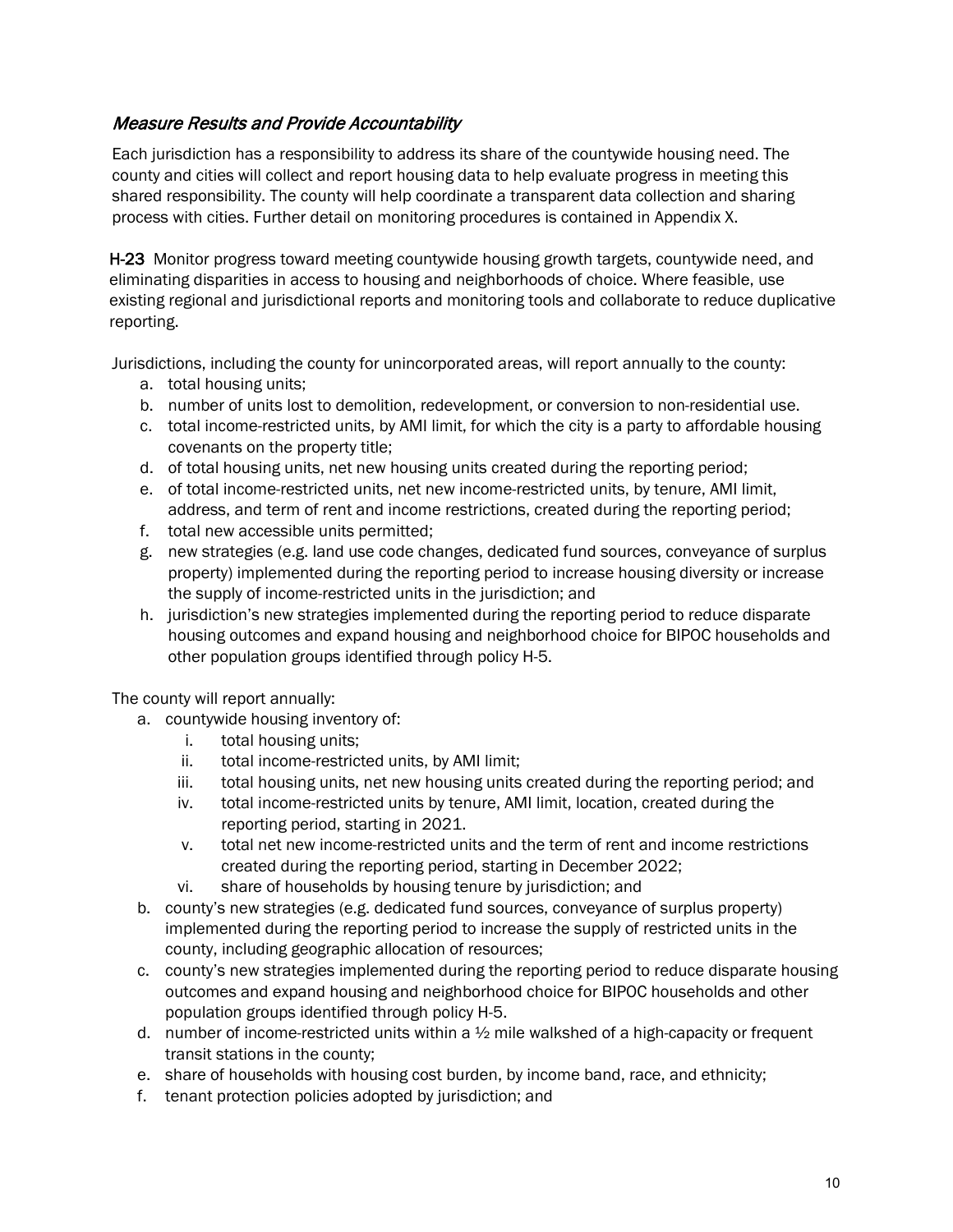g. number of individuals and households experiencing homelessness, by race and ethnicity.

Where feasible, jurisdictions will also collaborate to provide:

- a. type and bedroom count of new housing units (recommended source: PSRC's Residential Building Permits annual reports); and
- b. changes in zoned capacity for housing, including housing densities and types.

H-24 The county will annually provide transparent, ongoing information measuring the county and jurisdiction' progress toward meeting countywide affordable housing need, according to H-23, using public-facing tools such as the King County's Affordable Housing Dashboard.

# Adjust Strategies to Meet Housing Needs

H-25 Review and amend countywide and local housing strategies and actions when monitoring in Policy H-23 and H-24 indicates that adopted strategies are not resulting in adequate affordable housing to meet the countywide need. Consider amendments to land use policies where they present a significant barrier to the equitable distribution of affordable housing.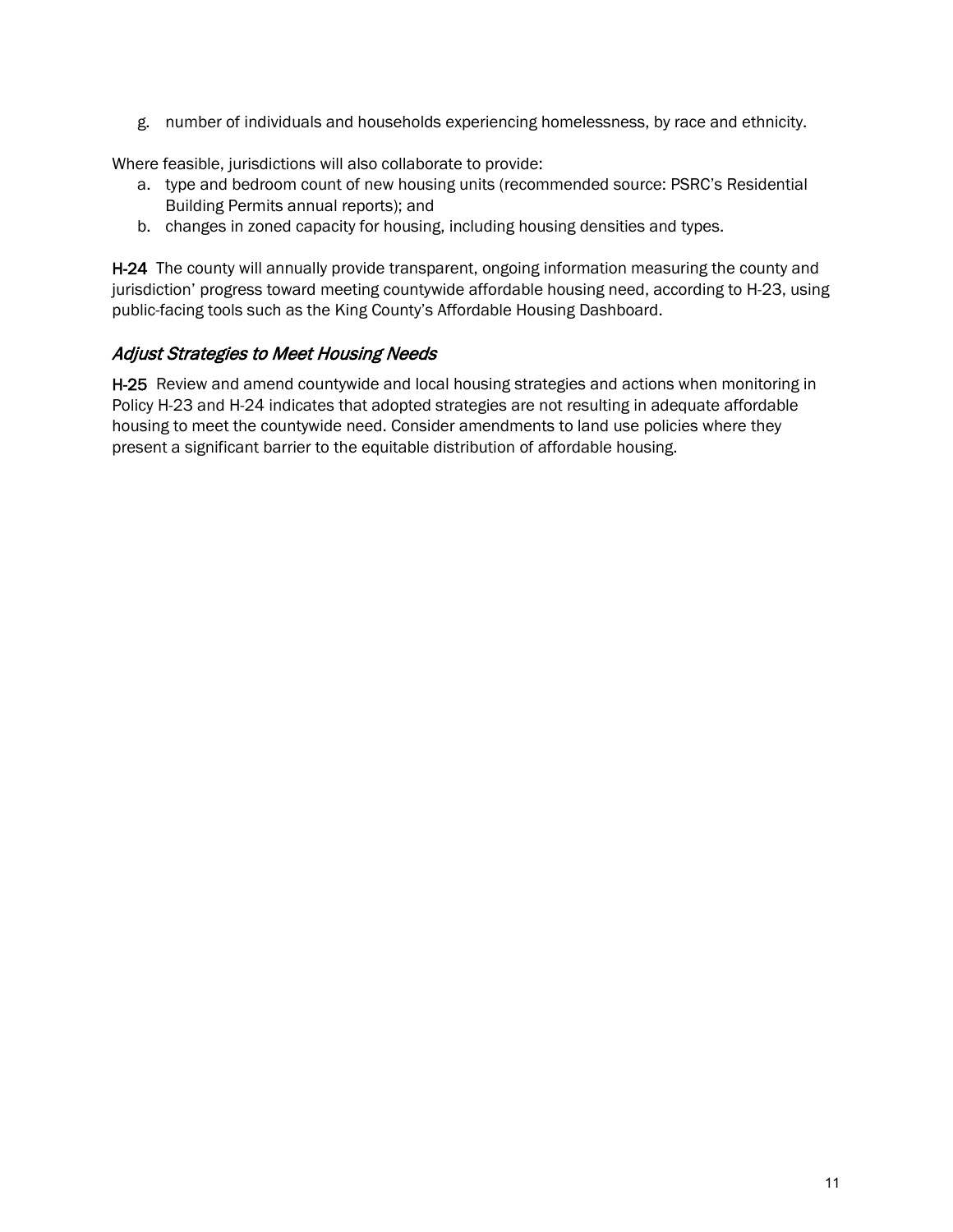*Note: Appendix 4 is under development. Table H-2 in Appendix 4 is referenced in policy H-3 and is provided for context only.*

#### APPENDIX 4: HOUSING TECHNICAL APPENDIX Table H-2: 2019 Housing Affordability for King County Jurisdictions by Regional Geographies

|                                          | 2019 Housing Units (HU) |              |            |              |            |              |              |       |                 |
|------------------------------------------|-------------------------|--------------|------------|--------------|------------|--------------|--------------|-------|-----------------|
| Regional                                 | 0-30% AMI               |              | 31-50% AMI |              | 51-80% AMI |              | Over 80% AMI |       | All Incomes     |
| Geography and                            |                         | % of         |            | % of         |            | % of         |              | % of  |                 |
| Jurisdiction                             | # of HU                 | <b>Total</b> | # of HU    | <b>Total</b> | # of HU    | <b>Total</b> | # of HU      | Total | <b>Total HU</b> |
|                                          |                         | HU           |            | HU           |            | HU           |              | HU    |                 |
| <b>Metropolitan Cities</b>               |                         |              |            |              |            |              |              |       |                 |
| <b>Bellevue</b>                          | 1,904                   | 3%           | 3.062      | 5%           | 6,923      | 11%          | 50,483       | 81%   | 62,372          |
| Seattle                                  | 22,164                  | 6%           | 37,443     | 10%          | 64,108     | 17%          | 244,090      | 66%   | 367,806         |
| <b>Core Cities</b>                       |                         |              |            |              |            |              |              |       |                 |
| Auburn                                   | 1,464                   | 5%           | 10,305     | 38%          | 7,225      | 26%          | 8,398        | 31%   | 27,391          |
| <b>Bothell</b>                           | 438                     | 4%           | 1,346      | 11%          | 2,328      | 19%          | 8,096        | 66%   | 12,208          |
| Burien                                   | 1,077                   | 5%           | 5,333      | 26%          | 5,635      | 27%          | 8,748        | 42%   | 20,793          |
| <b>Federal Way</b>                       | 1,490                   | 4%           | 9.558      | 26%          | 12,977     | 35%          | 13.232       | 36%   | 37,257          |
| Issaquah                                 | 797                     | 5%           | 941        | 6%           | 1,972      | 12%          | 13,091       | 78%   | 16,801          |
| Kent                                     | 2,128                   | 4%           | 12,091     | 25%          | 15,951     | 33%          | 18,058       | 37%   | 48,228          |
| Kirkland                                 | 1,207                   | 3%           | 2,495      | 6%           | 5,125      | 13%          | 30,485       | 78%   | 39,312          |
| Redmond                                  | 732                     | 3%           | 1,515      | 5%           | 3,092      | 11%          | 23,280       | 81%   | 28,619          |
| Renton                                   | 1,876                   | 4%           | 7,944      | 19%          | 11,080     | 26%          | 21,955       | 51%   | 42,855          |
| SeaTac                                   | 380                     | 3%           | 3,687      | 34%          | 3,752      | 35%          | 3,036        | 28%   | 10,855          |
| Tukwila                                  | 456                     | 5%           | 2,549      | 30%          | 3,177      | 38%          | 2,263        | 27%   | 8,445           |
| <b>High Capacity Transit Communities</b> |                         |              |            |              |            |              |              |       |                 |
| Des Moines                               | 637                     | 5%           | 3,284      | 25%          | 3,266      | 25%          | 5,711        | 44%   | 12,898          |
| Kenmore                                  | 280                     | 3%           | 1,173      | 12%          | 1,305      | 14%          | 6,727        | 71%   | 9,485           |
| Lake Forest Park                         | 111                     | 2%           | 364        | 7%           | 443        | 8%           | 4,576        | 83%   | 5,494           |
| Mercer Island                            | 282                     | 3%           | 397        | 4%           | 418        | 4%           | 9,410        | 90%   | 10,506          |
| Newcastle                                | 72                      | 1%           | 138        | 3%           | 575        | 11%          | 4,430        | 85%   | 5,214           |
| Shoreline                                | 1,286                   | 5%           | 2,278      | 9%           | 4,840      | 20%          | 15,723       | 65%   | 24,127          |
| Woodinville                              | 172                     | 3%           | 321        | 6%           | 568        | 10%          | 4,389        | 81%   | 5,450           |
| <b>Cities &amp; Towns</b>                |                         |              |            |              |            |              |              |       |                 |
| Algona                                   | 9                       | 1%           | 457        | 43%          | 396        | 38%          | 191          | 18%   | 1,053           |
| <b>Beaux Arts</b>                        | ÷,                      | 0%           | 8          | 6%           | 4          | 3%           | 108          | 90%   | 119             |
| <b>Black Diamond</b>                     | 43                      | 2%           | 374        | 21%          | 246        | 14%          | 1,145        | 63%   | 1,808           |
| Carnation                                | 43                      | 5%           | 152        | 19%          | 171        | 21%          | 451          | 55%   | 817             |
| Clyde Hill                               | 10                      | 1%           | 38         | 3%           | 15         | 1%           | 1,037        | 94%   | 1,100           |
| Covington                                | 162                     | 2%           | 802        | 11%          | 2,313      | 33%          | 3,825        | 54%   | 7,102           |
| Duvall                                   | 52                      | 2%           | 208        | 8%           | 260        | 10%          | 2,165        | 81%   | 2,684           |
| Enumclaw                                 | 292                     | 6%           | 1,619      | 31%          | 1,648      | 32%          | 1,670        | 32%   | 5,228           |
| <b>Hunts Point</b>                       | 5                       | 3%           | 14         | 8%           | 5          | 3%           | 163          | 87%   | 186             |
| Maple Valley                             | 231                     | 2%           | 556        | 6%           | 1,520      | 16%          | 6,973        | 75%   | 9,280           |
| Medina                                   | 16                      | 1%           | 20         | 2%           | 11         | 1%           | 1,187        | 96%   | 1,233           |
| Milton                                   | 34                      | 6%           | 171        | 28%          | 102        | 17%          | 301          | 50%   | 608             |
| Normandy Park                            | 154                     | 5%           | 241        | 8%           | 226        | 8%           | 2,256        | 78%   | 2,876           |
| North Bend                               | 111                     | 4%           | 396        | 14%          | 454        | 16%          | 1,822        | 65%   | 2,783           |
| Pacific                                  | 41                      | 2%           | 952        | 39%          | 856        | 35%          | 611          | 25%   | 2,460           |
| Sammamish                                | 190                     | 1%           | 385        | 2%           | 900        | 4%           | 20,685       | 93%   | 22,159          |
| Skykomish                                | 10                      | 6%           | 59         | 34%          | 20         | 12%          | 84           | 49%   | 173             |
| Snoqualmie                               | 51                      | 1%           | 192        | 4%           | 334        | 7%           | 4,171        | 88%   | 4,748           |
| <b>Yarrow Point</b>                      | $\overline{4}$          | 1%           | 4          | 1%           | 8          | 2%           | 401          | 96%   | 416             |
| <b>Urban Unincorporated &amp; Rural</b>  |                         |              |            |              |            |              |              |       |                 |
| Unincorporated                           | 3,240                   | 3%           | 9,577      | 10%          | 16,065     | 17%          | 64,297       | 69%   | 93,179          |
| <b>King County</b>                       |                         |              |            |              |            |              |              |       |                 |
| <b>Total HU</b>                          | 43,648                  | 5%           | 122,448    | 13%          | 180,309    | 19%          | 609,722      | 64%   | 956,128         |

| Total HU | 43,648 5% | 122,448 13% | 180,309 19% | 609,722 64% | 956,128<br>Sources: Percent of housing supply from CHAS 2013-2017 Tables 17A, 17B, 18A, 18B, and 18C. Total housing units also from CHAS 2017 data and adjusted based on 2019 OFM Official April 1st Population and Housing Estimates, Housing Units. Regional Geographies from Puget Sound Regional Council.

Data Notes: Current housing units are calculated by taking the number of housing units in each AMI category from 2013-2017 CHAS data,

determining what percentage of total units are in that AMI band, then multiplying that percentage by OFM estimates of the total number of units in 2019. This gives an estimate of current housing units in 2019 by AMI category, preserving the same AMI distribution as appears in the 2013-2017 CHAS data.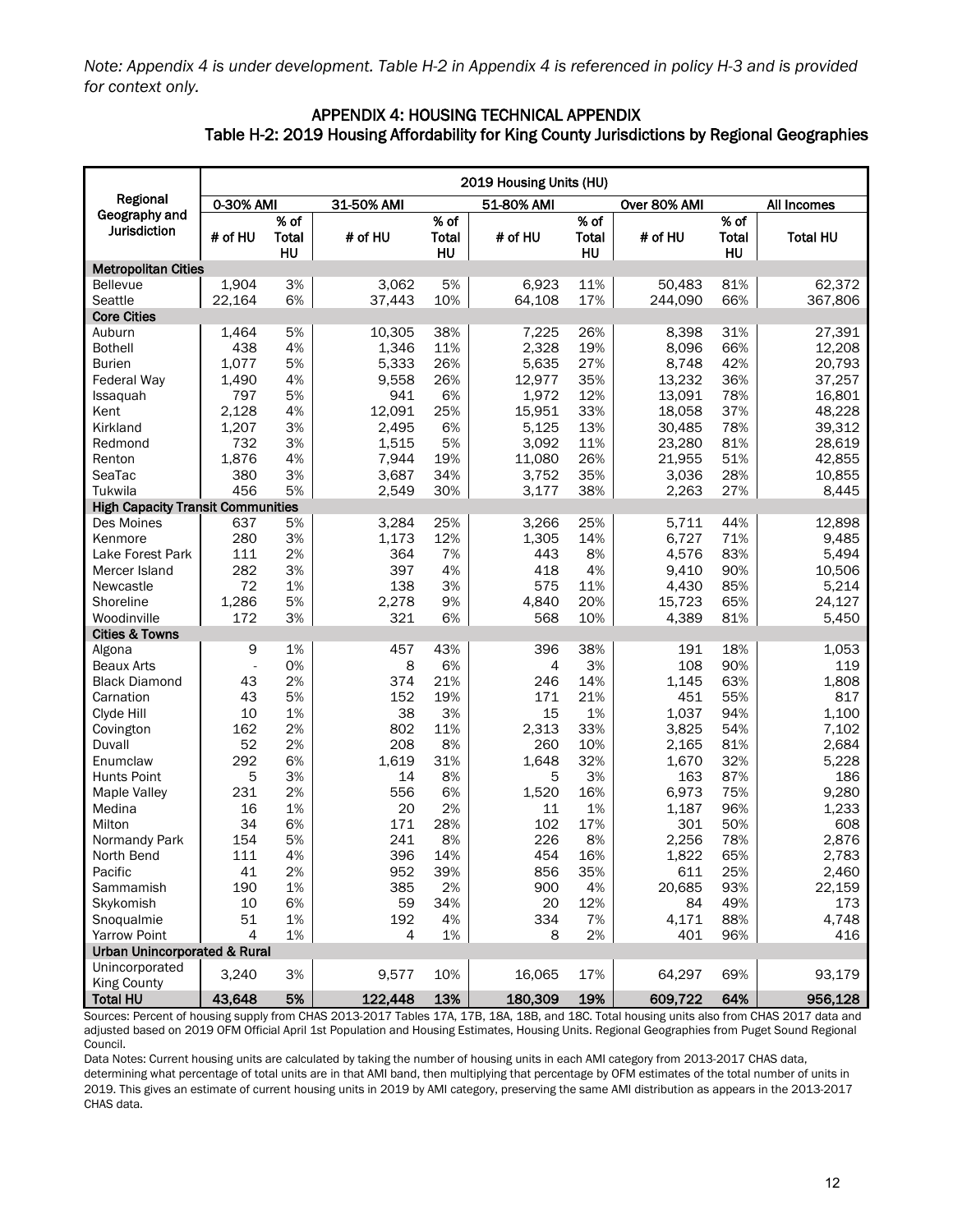# Exhibit 2: Proposed 2021 CPP Housing Chapter Amendment Policy Matrix

The Housing Interjurisdictional Team (HIJT) used the following as a starting point for the updated 2021 Countywide Planning Policies (CPPs) Housing Chapter:

- Adopted policies in the 2012 Countywide Planning Policies (CPPs) Housing Chapter;
- Interjurisdictional Team's guiding principle to center health and equity;
- Adopted goals, policies, and actions in VISION 2050, the multicounty planning policies (MPPs); and
- Adopted goals from the Regional Affordable Housing Task Force (RAHTF) Final Report and Recommendations.

This table compiles specific revisions and rationale for recommended changes to the 2021 CPP Housing Chapter and translates between the policy numbering in the 2012 CPPs and draft 2021 CPP Housing Chapter. Amendments made by the HIJT and IJT to align with the above stated goals and principles are noted in the "Reason of Change" column. The final policies adopted by King County Council and ratified by the cities will include a framing narrative, an appendix which will include a comprehensive table of suggested implementation strategies aligned to the policies, and a glossary of terms.

| 2021 CPP #                    | 2012 CPP #                    | <b>Policy/Action</b>                                                                                                                                                                                                                                                                                                                                                                                                                                                                                                                                    | <b>MPP or RAHTF Goal/Reason for Change</b>                                                                                                                                                                                                                                                                                                                                                 |
|-------------------------------|-------------------------------|---------------------------------------------------------------------------------------------------------------------------------------------------------------------------------------------------------------------------------------------------------------------------------------------------------------------------------------------------------------------------------------------------------------------------------------------------------------------------------------------------------------------------------------------------------|--------------------------------------------------------------------------------------------------------------------------------------------------------------------------------------------------------------------------------------------------------------------------------------------------------------------------------------------------------------------------------------------|
| CPP-H-<br>Overarching<br>Goal | CPP-H-<br>Overarching<br>Goal | The housing needs of all economic and demographic groups are met<br>within all jurisdictions. Provide a full range of affordable, accessible,<br>healthy, and safe housing choices to every resident in King County.<br>All jurisdictions work to:<br>preserve, improve, and expand their housing stock;<br>promote fair and equitable access to housing for all people;<br>and take actions that eliminate race-, place-, ability-, and<br>income-based housing disparities.                                                                           | MPP Goal, RAHTF Overall Goal: reflects<br>actions to take an equity orientation                                                                                                                                                                                                                                                                                                            |
| $H-1$                         | $H-1$                         | Address the countywide need for housing affordable to households<br>with moderate, low, and very low, and extremely low incomes,<br>(including those with special needs), at a level that calibrates with the<br>jurisdiction's identified affordability gap for those households. The<br>countywide need for housing in 2044 by percentage of Area<br>Median Income (AMI) is: 50-80% of AMI (moderate) 16% of total<br>housing supply 30-50% of AMI (low) 12% of total housing supply<br>30% and below AMI (very-low) 12% of total housing supply. 30% | MPP-H-1, RAHTF Goal 6: incorporates an<br>adjusted RAHTF approach of defining<br>countywide need as the number of units<br>needed to eliminate cost burden by low-<br>income households by 2044. Ensures<br>strategies are calibrated with the<br>countywide need. Changes to the AMI<br>categories per new Growth Management<br>Act (GMA) definitions. Supports<br>distributional equity. |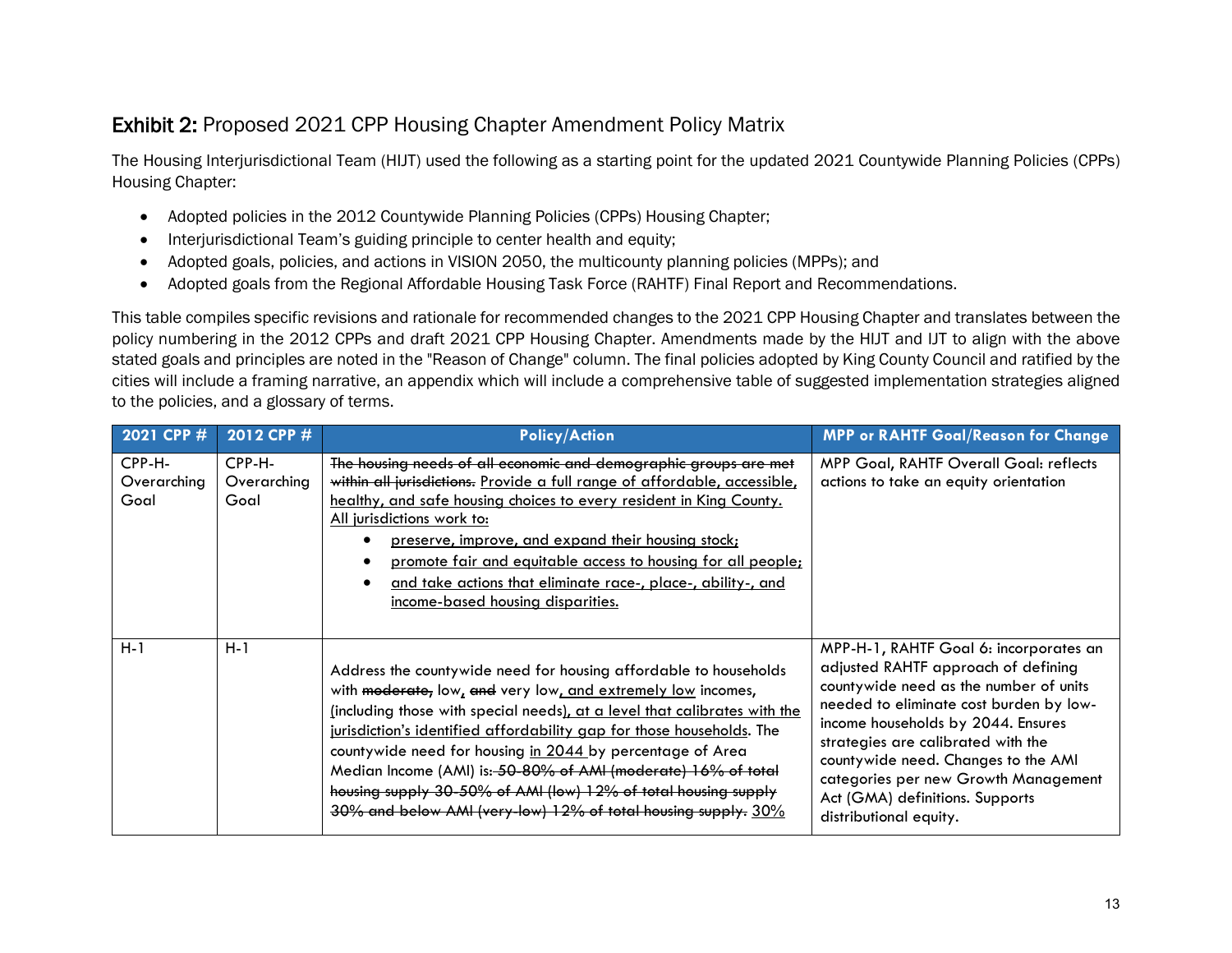| 2021 CPP # | 2012 CPP # |                                                                                                                                                                              |                                                      | <b>Policy/Action</b>                                                                                              |                                                                                                                |                                                          | <b>MPP or RAHTF Goal/Reason for Change</b> |
|------------|------------|------------------------------------------------------------------------------------------------------------------------------------------------------------------------------|------------------------------------------------------|-------------------------------------------------------------------------------------------------------------------|----------------------------------------------------------------------------------------------------------------|----------------------------------------------------------|--------------------------------------------|
|            |            | and below AMI (extremely low) 15% of total housing supply, 31-<br>50% of AMI (very low) 15% of total housing supply, and 51-80% of<br>AMI (low) 19% of total housing supply. |                                                      |                                                                                                                   |                                                                                                                |                                                          |                                            |
|            |            | Table H-1 provides additional context on the countywide need for<br>housing.                                                                                                 |                                                      |                                                                                                                   |                                                                                                                |                                                          |                                            |
|            |            | Table H 1: King<br>Countywide<br><b>Need</b>                                                                                                                                 | <b>Less than</b><br>or Equal<br>to 30%<br><b>AMI</b> | Greater<br><u>than</u><br>30%<br><b>AMI</b> and<br><b>Less than</b><br><u>or Equal</u><br>to $50\%$<br><b>AMI</b> | Greater<br><u>than</u><br>50%<br><b>AMI and</b><br><b>Less than</b><br><u>or Equal</u><br>to 80%<br><b>AMI</b> | <b>All Less</b><br>than or<br><b>Equal to</b><br>80% AMI |                                            |
|            |            | <b>Housing Units by Affordability (2019)</b>                                                                                                                                 |                                                      |                                                                                                                   |                                                                                                                |                                                          |                                            |
|            |            | Number of Units                                                                                                                                                              | 44,000                                               | 122,000                                                                                                           | 180,000                                                                                                        | 346,000                                                  |                                            |
|            |            | As Share of<br><b>Total Units</b>                                                                                                                                            | $5\%$                                                | <u>13%</u>                                                                                                        | <u>19%</u>                                                                                                     | 36%                                                      |                                            |
|            |            | Additional Affordable Housing Units Needed (2019-2044)                                                                                                                       |                                                      |                                                                                                                   |                                                                                                                |                                                          |                                            |
|            |            | Additional<br>Housing Units<br>Needed to                                                                                                                                     | 105,000                                              | 31,000                                                                                                            | 23,000                                                                                                         | 159,000                                                  |                                            |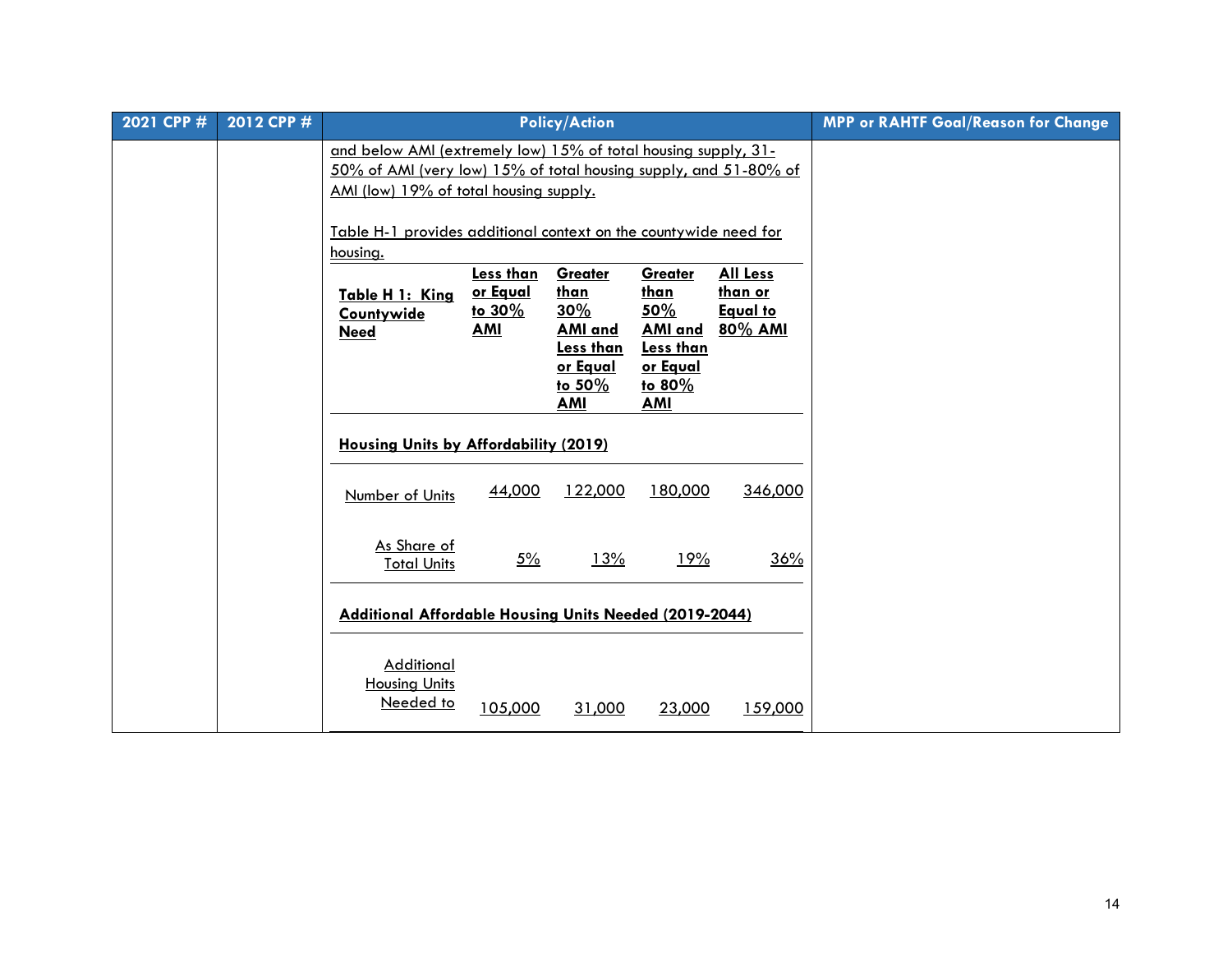<span id="page-14-1"></span><span id="page-14-0"></span>

| 2021 CPP # | 2012 CPP # |                                                                                                 |            | <b>Policy/Action</b> |            |         | <b>MPP or RAHTF Goal/Reason for Change</b> |
|------------|------------|-------------------------------------------------------------------------------------------------|------------|----------------------|------------|---------|--------------------------------------------|
|            |            | <b>Address Existing</b><br>Conditions <sup>3</sup>                                              |            |                      |            |         |                                            |
|            |            | <b>Housing Units</b><br>Needed to<br><b>Address Growth</b><br>Through 20444                     | 39,000     | 32,000               | 33,000     | 104,000 |                                            |
|            |            | <b>Total Additional</b><br><b>Affordable</b><br><b>Housing Units</b><br><b>Needed</b>           | 144,000    | 63,000               | 56,000     | 263,000 |                                            |
|            |            | <b>Total Affordable Housing Units Needed by 2044 (Includes</b><br><b>Current Housing Units)</b> |            |                      |            |         |                                            |
|            |            | Number of Units                                                                                 | 188,000    | 185,000              | 236,000    | 609,000 |                                            |
|            |            | As Share of<br><b>Total Units</b>                                                               | <u>15%</u> | <u>15%</u>           | <u>19%</u> | 49%     |                                            |
|            |            |                                                                                                 |            |                      |            |         |                                            |

<sup>&</sup>lt;sup>3</sup> Estimates of additional affordable units needed to address existing cost burden and provide housing for persons experiencing homelessness. The estimates are based on a model in which adding units for households within a given low-income category (e.g., < 30% AMI) allows those households to vacate units affordable within the next income category (e.g., greater than 30% AMI and less than or equal to 50% of AMI), in turn addressing needs of cost-burdened households in that income level. (Estimates shown assume that housing units equal to  $1/25<sup>th</sup>$  of cost burdened households in each category are added annually in each income category until cost burden is eliminated; a range of estimates is possible depending on inputs to this model.)

<sup>&</sup>lt;sup>4</sup> Estimates of housing units needed to address growth assume income distribution of households added through growth is the same as existing income distribution.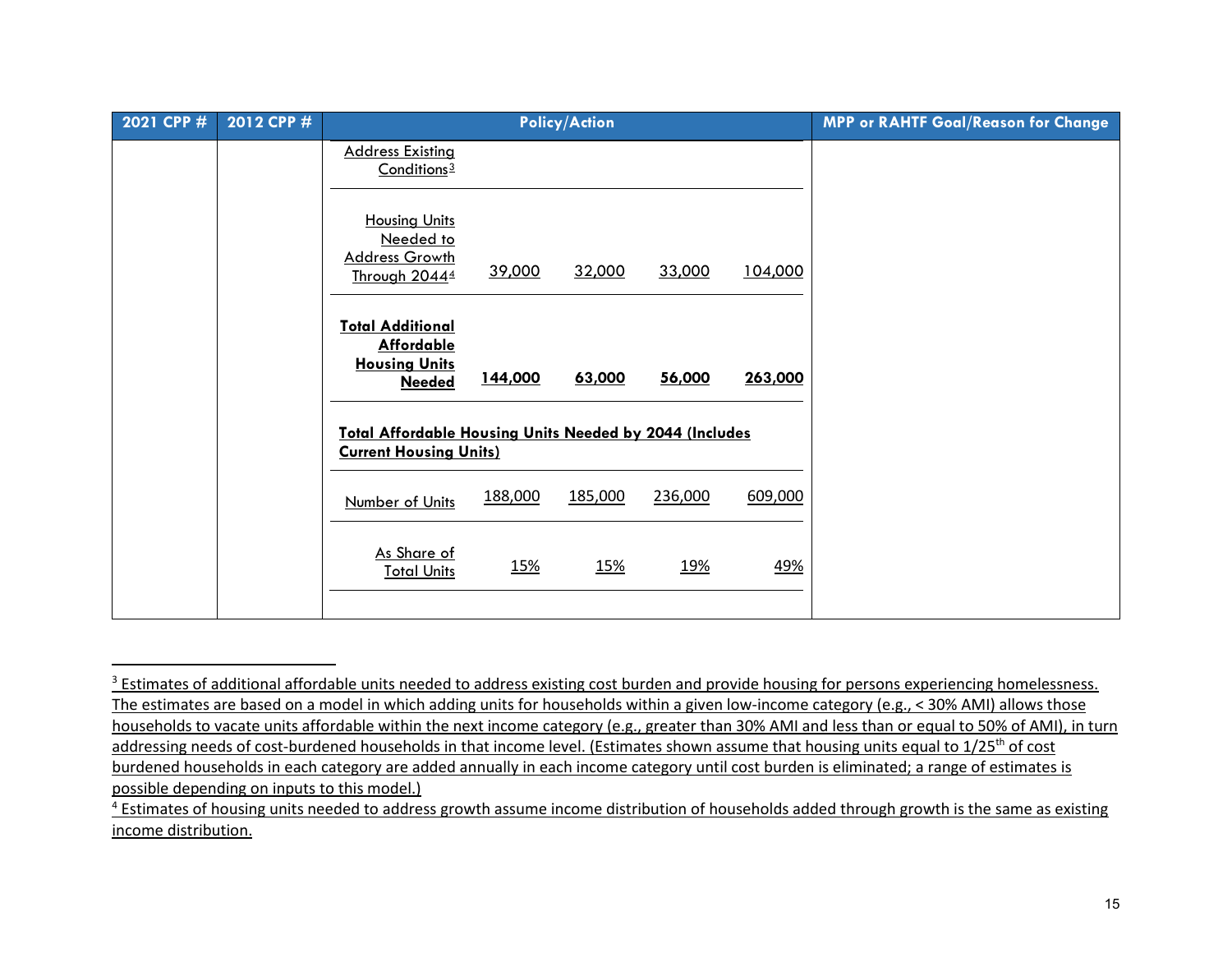| 2021 CPP # | 2012 CPP # | <b>Policy/Action</b>                                                                                                                                                                                                                                                                                                                                                                                                                                                                                                                                                                                                                                                                                                                                                                                                                                                                                                                                                                                           | <b>MPP or RAHTF Goal/Reason for Change</b>                                                                                                                                                                                                                                                                                                                                                                                                                                                                                               |
|------------|------------|----------------------------------------------------------------------------------------------------------------------------------------------------------------------------------------------------------------------------------------------------------------------------------------------------------------------------------------------------------------------------------------------------------------------------------------------------------------------------------------------------------------------------------------------------------------------------------------------------------------------------------------------------------------------------------------------------------------------------------------------------------------------------------------------------------------------------------------------------------------------------------------------------------------------------------------------------------------------------------------------------------------|------------------------------------------------------------------------------------------------------------------------------------------------------------------------------------------------------------------------------------------------------------------------------------------------------------------------------------------------------------------------------------------------------------------------------------------------------------------------------------------------------------------------------------------|
|            |            | Refer to Appendix 4 for the methodology used to calculate<br>countywide need and 2017 jurisdictional affordability levels as<br>compared to countywide need.                                                                                                                                                                                                                                                                                                                                                                                                                                                                                                                                                                                                                                                                                                                                                                                                                                                   |                                                                                                                                                                                                                                                                                                                                                                                                                                                                                                                                          |
| $H-2$      | $H-2$      | Address Prioritize the need for housing affordable to households at<br>less than 30% AMI (extremely very low income) by implementing<br>tools such as:, recognizing that this is where the greatest need exists,<br>and addressing this need will require funding, policies, and<br>collaborative actions by all jurisdictions working individually and<br>collectively.<br>capital, operations, and maintenance funding;<br>complementary land use regulations;<br>welcoming communities;<br>supportive policies; and<br>collaborative actions by all jurisdictions.                                                                                                                                                                                                                                                                                                                                                                                                                                          | MPP-H-4, RAHTF Overall Goal: aligns with<br>the new GMA AMI categories and<br>broadens the types of inputs that make<br>housing for extremely low-income<br>households feasible. Supports<br>distributional equity.                                                                                                                                                                                                                                                                                                                      |
| $H-3$      | $H-3$      | Conduct an inventory and analysis in each jurisdiction of existing and<br>projected housing needs of all economic and demographic segments<br>of the population in each jurisdiction and summarize the findings in<br>the housing element. The inventory analysis and analysis inventory<br>shall include:<br>a. Characteristics of the existing housing stock, including supply,<br>affordability and diversity of housing types;<br>b. Characteristics of populations, including projected growth<br>and demographic change,<br>c. The housing needs of very-low, low, and moderate-income<br>households; and<br>d. The housing needs of special needs populations.<br>affordability gap of the jurisdiction's housing supply as<br>а.<br>compared to countywide need percentages from policy H-1<br>(see table H-2 in Appendix);<br>b. number of existing housing units by housing type, age,<br>number of bedrooms, occupants per room, condition, tenure,<br>and AMI limit (for income-restricted units); | H-Action-4: Local Housing Needs: requires<br>reporting findings from housing needs<br>analysis in the comprehensive plan.<br>Specifies in more detail what should be<br>included in a housing needs analysis<br>includes housing condition, calculation of<br>the jurisdictional affordability gap,<br>distribution of diverse housing types,<br>needs of BIPOC communities, and<br>development capacity near transit.<br>Revisions to align with new GMA AMI<br>definitions. Supports distributional equity<br>and reparative policies. |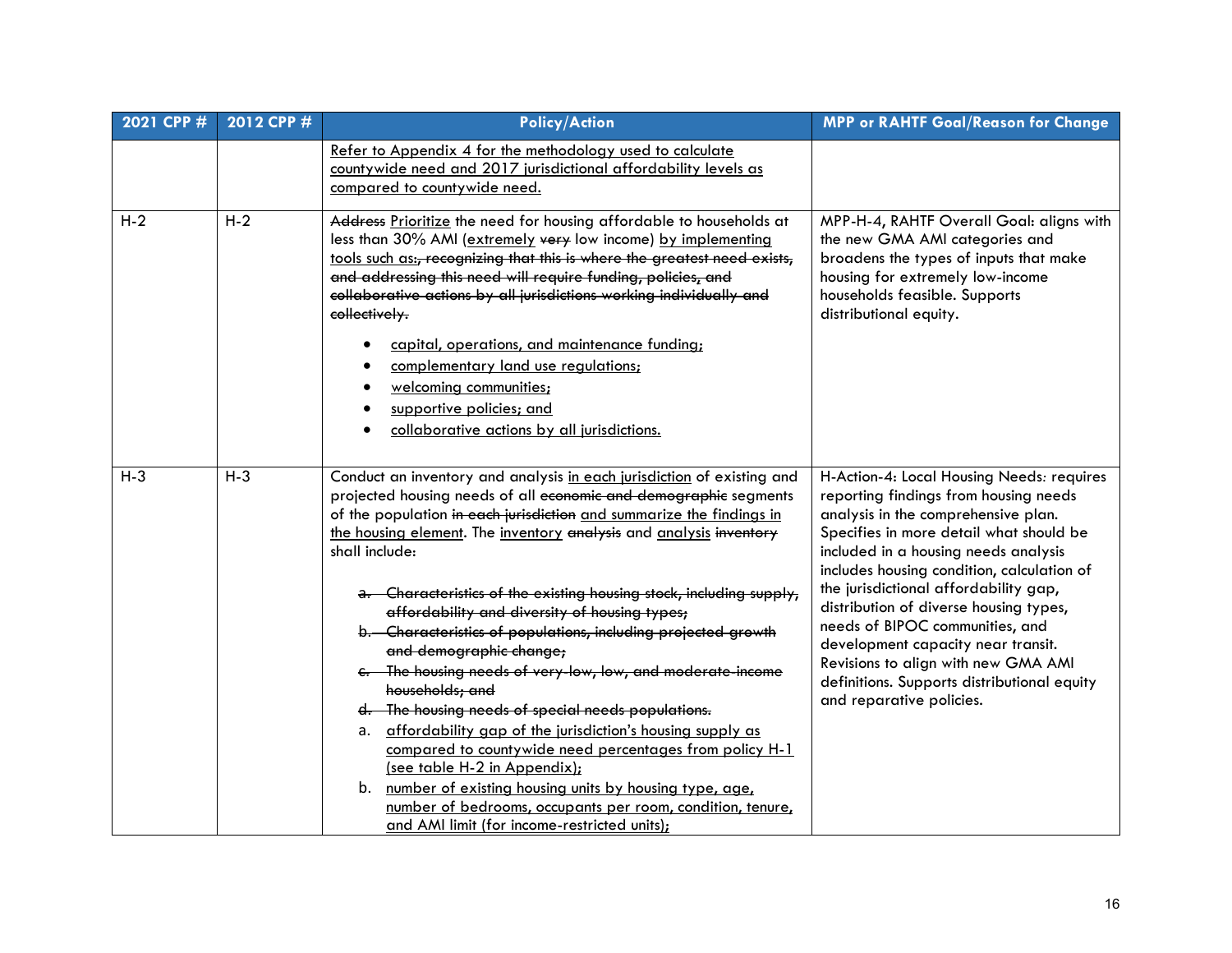| 2021 CPP # | 2012 CPP # | <b>Policy/Action</b>                                                                                                                                                                                                                                                                                                                                                                                                                                                                                                                                                                                                                                                                                                                                                                                                                                                                                                                                                                                                                                                                                                                                                                                                                                                                                                                                                                                                                                                                     | <b>MPP or RAHTF Goal/Reason for Change</b>                                                                    |
|------------|------------|------------------------------------------------------------------------------------------------------------------------------------------------------------------------------------------------------------------------------------------------------------------------------------------------------------------------------------------------------------------------------------------------------------------------------------------------------------------------------------------------------------------------------------------------------------------------------------------------------------------------------------------------------------------------------------------------------------------------------------------------------------------------------------------------------------------------------------------------------------------------------------------------------------------------------------------------------------------------------------------------------------------------------------------------------------------------------------------------------------------------------------------------------------------------------------------------------------------------------------------------------------------------------------------------------------------------------------------------------------------------------------------------------------------------------------------------------------------------------------------|---------------------------------------------------------------------------------------------------------------|
|            |            | percentage of residential land zoned for and geographic<br>C.<br>distribution of moderate- and high-density housing in the<br>jurisdiction;<br>number of units, including number of income-restricted units,<br>d.<br>within a half-mile walkshed of high capacity or frequent<br>transit stations and regional and countywide centers;<br>household characteristics, by race/ethnicity:<br>e.<br>income (median and by AMI bracket)<br>i.<br>ii.<br>tenure<br>iii.<br>size<br>housing cost burden and severe housing cost burden;<br>i۷.<br>f.<br>current population characteristics, by race/ethnicity:<br>i.<br>qge<br>ii.<br>disability;<br>projected population growth and demographic change;<br>g.<br>housing development capacity within a half-mile walkshed of<br>h.<br>high capacity or frequent transit;<br>ratio of housing to jobs in the jurisdiction;<br>Ι.<br>summary of existing and proposed partnerships and<br>j.<br>strategies, including dedicated resources, for meeting<br>countywide housing need, particularly for populations<br>disparately impacted;<br>k. the housing needs of people who need supportive services or<br>accessible units, including but not limited to people<br>experiencing homelessness, disabled persons, people with<br>medial conditions, and older adults; and<br>the housing needs of communities experiencing<br>I.<br>disproportionate harm of housing inequities including Black,<br>Indigenous, and People of Color (BIPOC). |                                                                                                               |
| $H - 4$    | n/a        | Evaluate the effectiveness of existing housing policies and strategies<br>to meet a significant share of countywide need. Identify gaps in<br>existing partnerships, policies, and dedicated resources for meeting<br>the countywide need and eliminating racial and other disparities in<br>access to housing and neighborhoods of choice.                                                                                                                                                                                                                                                                                                                                                                                                                                                                                                                                                                                                                                                                                                                                                                                                                                                                                                                                                                                                                                                                                                                                              | H-Action-4: Local Housing Needs, RAHTF<br>Goal 1: new policy to evaluate<br>effectiveness of housing efforts. |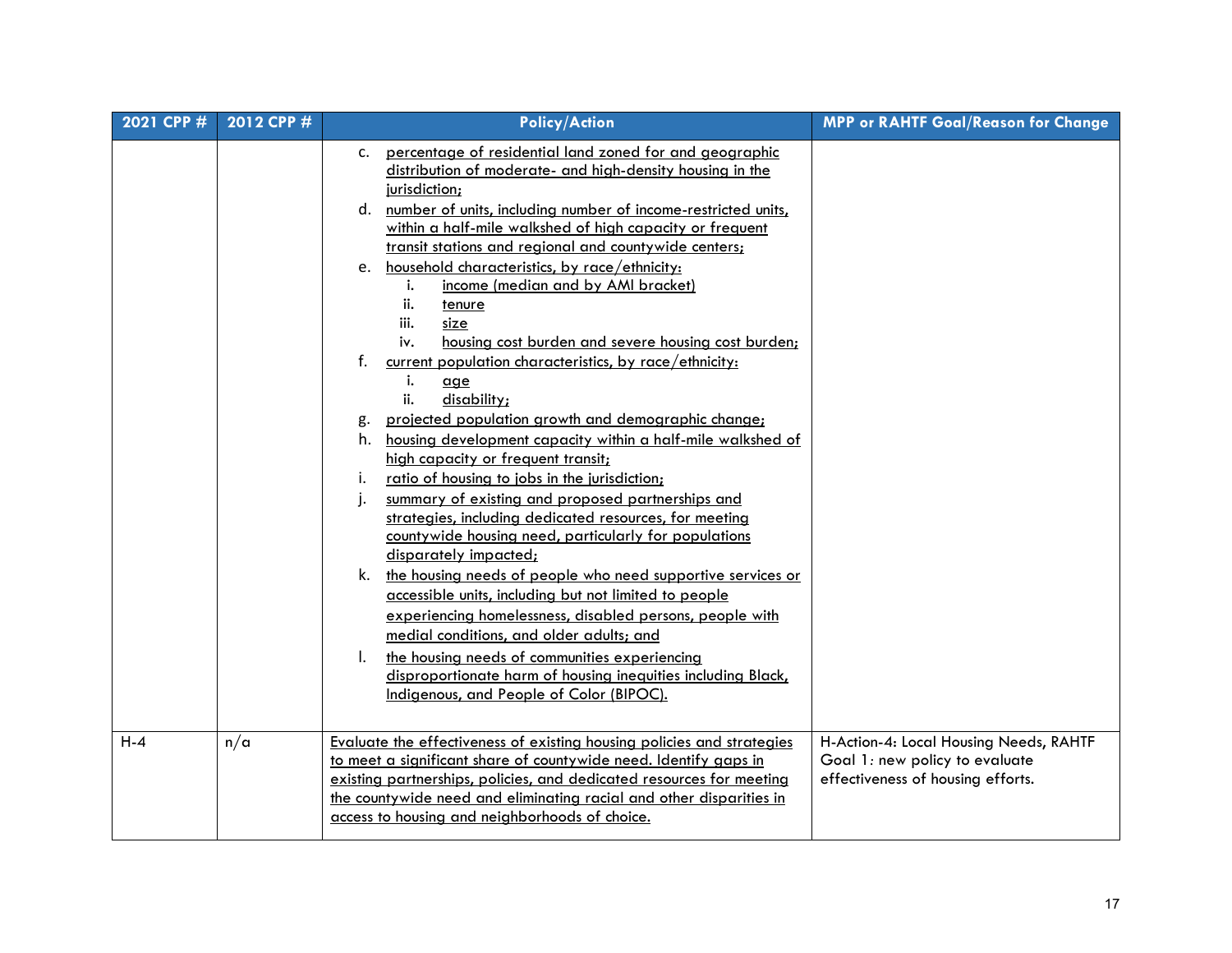| 2021 CPP # | 2012 CPP # | <b>Policy/Action</b>                                                                                                                                                                                                                                                                                                                                                                                                                                                                                                                                                                                           | <b>MPP or RAHTF Goal/Reason for Change</b>                                                                                                                               |
|------------|------------|----------------------------------------------------------------------------------------------------------------------------------------------------------------------------------------------------------------------------------------------------------------------------------------------------------------------------------------------------------------------------------------------------------------------------------------------------------------------------------------------------------------------------------------------------------------------------------------------------------------|--------------------------------------------------------------------------------------------------------------------------------------------------------------------------|
| $H-5$      | $n/\alpha$ | Document the local history of racially exclusive and discriminatory<br>land use and housing practices, consistent with local and regional fair<br>housing reports and other resources. Explain the extent to which that<br>history is still reflected in current development patterns, housing<br>conditions, tenure, and access to opportunity. Demonstrate how<br>current strategies are addressing impacts of those racially exclusive<br>and discriminatory policies and practices. The County will support<br>jurisdictions in identifying and compiling resources to support this<br><u>analysis.</u>    | MPP-H-5, MPP H-12, RAHTF Goal 5: new<br>policy to understand contributing factors<br>to regional and local housing disparities<br>by race. Supports reparative policies. |
| $H-6$      | $H-14$     | Work cooperatively among jurisdictions to provide mutual support in<br>meeting countywide housing growth targets and affordable housing<br>needs.<br>Collaborate in developing sub-regional and countywide housing<br>resources and programs, including funding, to provide affordable<br>housing for very-low, low-, and moderate-income households.<br>Collaborate with diverse partners (e.g. employers, financial<br>institutions, philanthropic, faith, and community-based organizations)<br>on provision of resources (e.g. funding, surplus property) and<br>programs to meet countywide housing need. | MPP-H-11, RAHTF Goal 7: Merged two<br>similar policy concepts together and<br>clarified who jurisdictions should<br>collaborate with.                                    |
| $H - 7$    | $H-16$     | Work cooperatively with the Puget Sound Regional Council and other<br>agencies to identify ways to expand that provide technical assistance<br>to local jurisdictions in developing, implementing to support the<br>development, implementation, and monitoring the success of<br>strategies that achieve the goals of this chapter-promote affordable<br>housing that meets changing demographic needs. Collaborate in<br>developing and implementing a housing strategy for the four-county<br>central Puget Sound region.                                                                                   | MPP-H-Action-2, MPP H-Action-1, RAHTF<br>Goal 1: broadens the intent of working<br>with other agencies.                                                                  |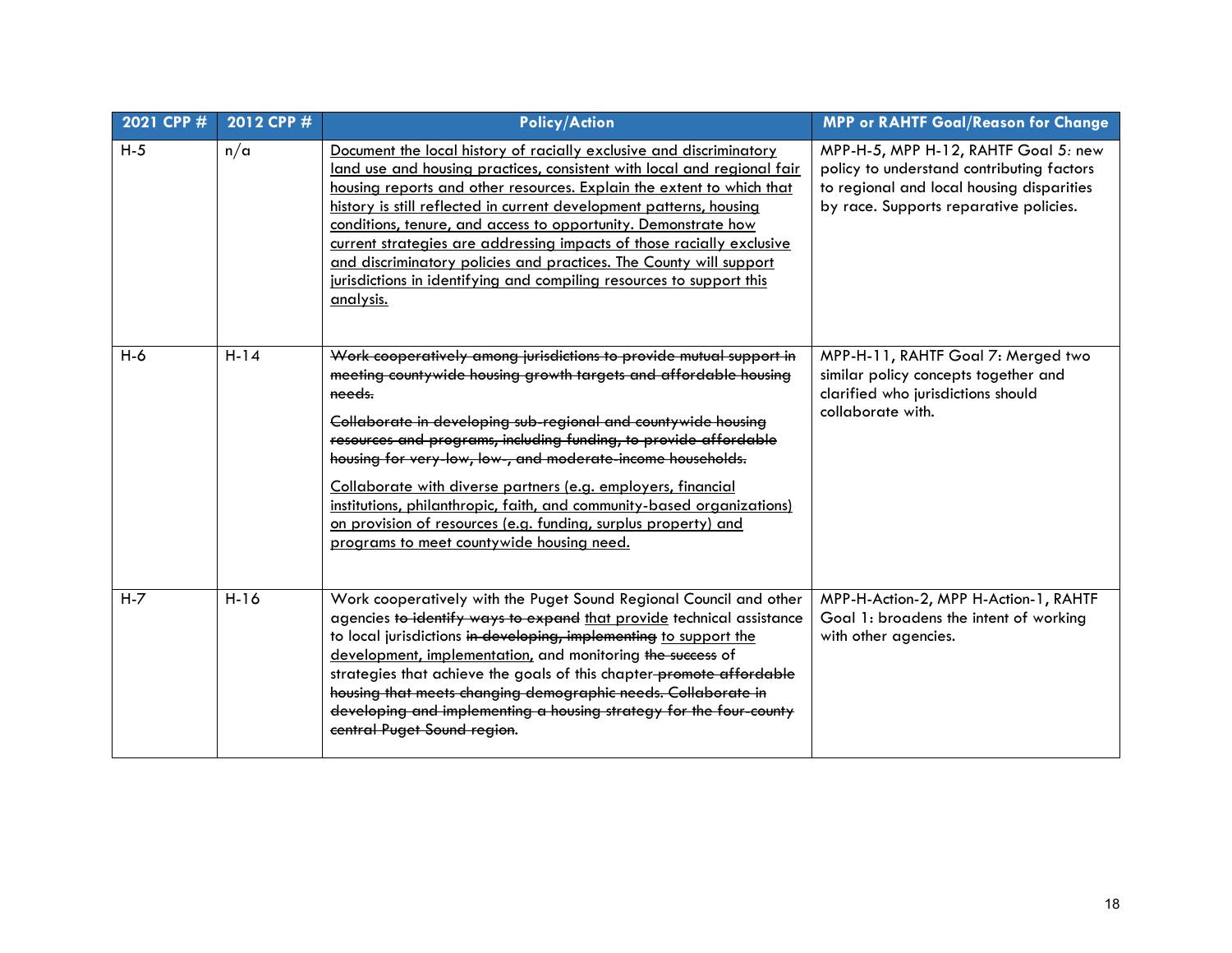| 2021 CPP # | 2012 CPP # | <b>Policy/Action</b>                                                                                                                                                                                                                                                                                                                                                                                                                                                                                                                                                                                                                                                                                                                                                                                                                                                                      | <b>MPP or RAHTF Goal/Reason for Change</b>                                                                                                                                                                                                                                                                  |
|------------|------------|-------------------------------------------------------------------------------------------------------------------------------------------------------------------------------------------------------------------------------------------------------------------------------------------------------------------------------------------------------------------------------------------------------------------------------------------------------------------------------------------------------------------------------------------------------------------------------------------------------------------------------------------------------------------------------------------------------------------------------------------------------------------------------------------------------------------------------------------------------------------------------------------|-------------------------------------------------------------------------------------------------------------------------------------------------------------------------------------------------------------------------------------------------------------------------------------------------------------|
| $H-8$      | n/a        | Collaborate with populations most disproportionately impacted by<br>housing cost burden in developing, implementing and monitoring<br>strategies that achieve the goals of this chapter. Prioritize the needs<br>and solutions articulated by these disproportionately impacted<br>populations.                                                                                                                                                                                                                                                                                                                                                                                                                                                                                                                                                                                           | MPP-H-Action-6: Displacement, RAHTF<br>Goal 5, RAHTF Goal 7: new policy<br>recognizes the need to ensure that housing<br>policy development, decision-making, and<br>implementation is inclusive and serves<br>those most disproportionately impacted<br>by the housing crisis. Supports process<br>equity. |
| $H-9$      | n/a        | Adopt intentional, targeted actions that repair harms to Black,<br>Indigenous, and People of Color (BIPOC) households from past and<br>current racially exclusive and discriminatory land use and housing<br>practices (generally identified through Policy H-5). Promote<br>equitable outcomes in partnership with communities most impacted.                                                                                                                                                                                                                                                                                                                                                                                                                                                                                                                                            | MPP-H-5, MPP-H-12, RAHTF Goal 5,<br>RAHTF Goal 7: new policy to repair harm<br>to communities impacted by exclusionary<br>land use policy in partnership with those<br>impacted. Supports reparative policies<br>and cross-generational and process<br>equity.                                              |
| $H-10$     | $H-5$      | Adopt policies, incentives, strategies, actions and regulations at the<br>local and countywide levels that promote housing supply,<br>affordability, and diversity, including those that address a significant<br>share of the countywide need for housing affordable to very- that<br>increase the supply of long-term income-restricted housing for<br>extremely low, very low, and moderate low-income households and<br>households with special needs. These strategies should address the<br>following:<br>a. Overall supply and diversity of housing, including both rental and<br>ownership;<br>b. Housing suitable for a range of household types and sizes;<br>c. Affordability to very-low, low, and moderate income households;<br>d. Housing suitable and affordable for households with special<br>needs;<br>e. Universal design and sustainable development of housing; and | MPP-H-3, MPP H-Action-5, RAHTF Goal 6,<br>RAHTF Goal 7: references incentives and<br>more clearly specifies the reason for<br>adoption. Includes a new provision for<br>meeting the countywide need and needs<br>of special needs populations. Supports<br>distributional equity.                           |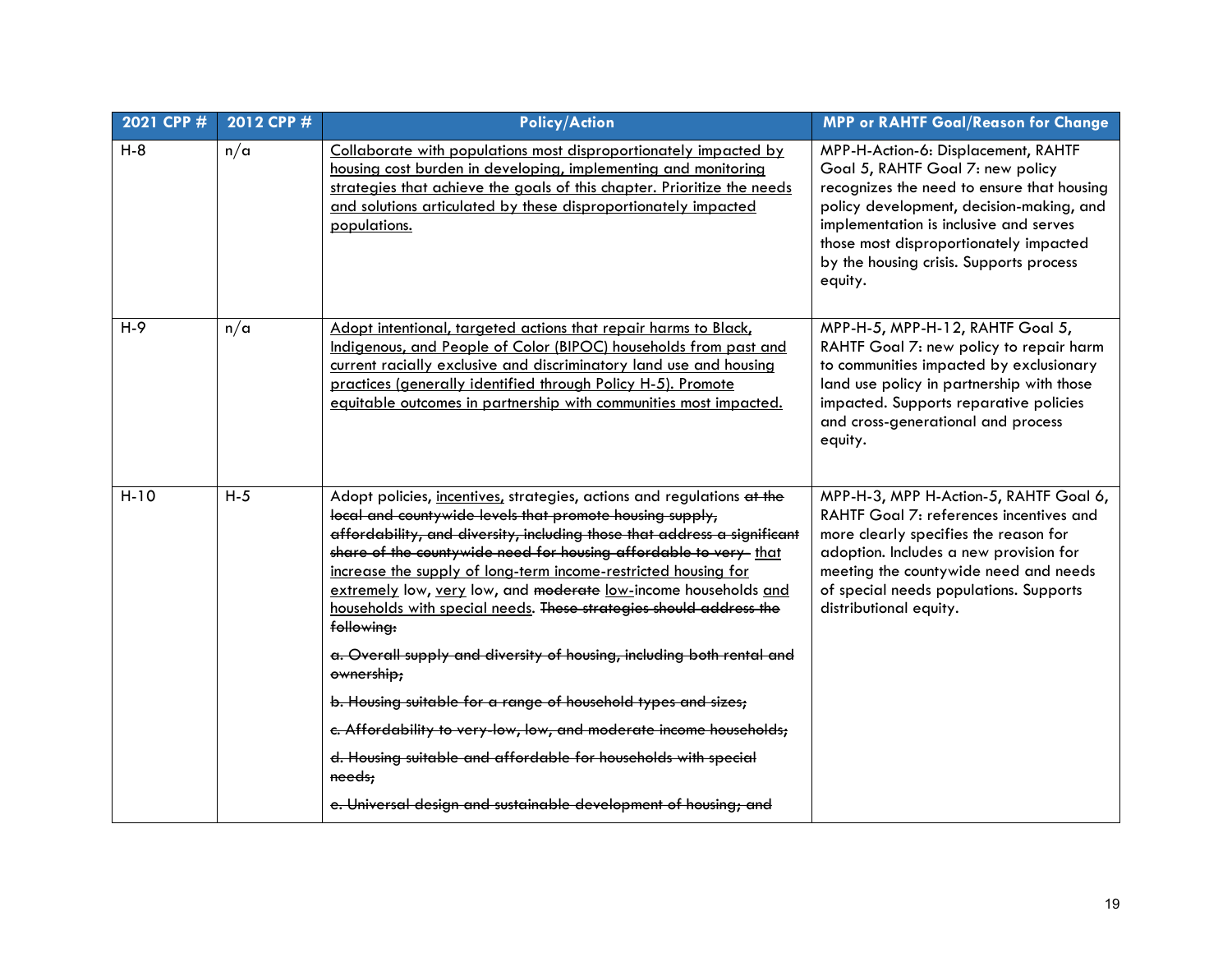| 2021 CPP # | 2012 CPP # | <b>Policy/Action</b>                                                                                                                                                                                                                                                                                                                                                                                                                                                                                         | <b>MPP or RAHTF Goal/Reason for Change</b>                                                                                                                                                                 |
|------------|------------|--------------------------------------------------------------------------------------------------------------------------------------------------------------------------------------------------------------------------------------------------------------------------------------------------------------------------------------------------------------------------------------------------------------------------------------------------------------------------------------------------------------|------------------------------------------------------------------------------------------------------------------------------------------------------------------------------------------------------------|
|            |            | f. Housing supply, including affordable housing and special needs<br>housing, withinUrban Centers and in other areas planned for<br>concentrations of mixed land uses.                                                                                                                                                                                                                                                                                                                                       |                                                                                                                                                                                                            |
| $H-11$     | $H - 7$    | Implement strategies to overcome cost ldentify barriers to housing<br>affordability. and implement strategies to overcome them. Strategies<br>to do this vary but can include updating development standards and<br>regulations and developing programs, policies, partnerships, and<br>incentives to decrease costs to build and preserve affordable<br>housing.                                                                                                                                            | MPP-H-10, MPP H-Action-7, MPP H-<br>Action-8, RAHTF Goal 2, RAHTF Goal 6:<br>adds greater specificity about the type of<br>barriers that need to be overcome to meet<br>countywide need.                   |
| $H-12$     | n/a        | Prioritize the use of local and regional resources (e.g. funding, surplus<br>property) for income-restricted housing, particularly for extremely<br>low-income households, special needs populations, and others with<br>disproportionately greater housing needs. Consider projects that<br>promote access to opportunity, anti-displacement, and wealth<br>building for Black, Indigenous, and People of Color communities to<br>support implementation of policy H-9.                                     | MPP-H-4, MPP-H-5, RAHTF Goal 2, RAHTF<br>Goal 5: new policy to support equitably<br>meeting the greatest needs. Supports<br>distributional and cross-generational<br>equity.                               |
| $H-13$     | $H-9$      | Plan for Increase housing choices for everyone-particularly those<br>earning lower wages--in locations accessible to or within a<br>reasonable commute that is accessible-to major employment centers<br>and affordable to all income levels. the workforce in them so people<br>of all incomes can live near or within commuting distance of their<br>places of work. Encourage housing production at a-levels that<br>improves the jobs-housing balance of housing to employment<br>throughout the county. | MPP H-2, MPPH-6, RAHTF Goal 6:<br>sharpens focus on housing choice and<br>achieving a jobs/housing balance tailored<br>to the needs of the county's low-wage<br>workforce. Supports distributional equity. |
| $H-14$     | n/a        | Expand the supply and range of housing types--including affordable<br>units--at densities sufficient to maximize the benefits of transit<br>investments throughout the county.                                                                                                                                                                                                                                                                                                                               | MPP-H-7, RAHTF Goal 3: new policy<br>encourages more housing units and types<br>to achieve affordability near transit and<br>areas targeted for growth. Supports<br>distributional equity.                 |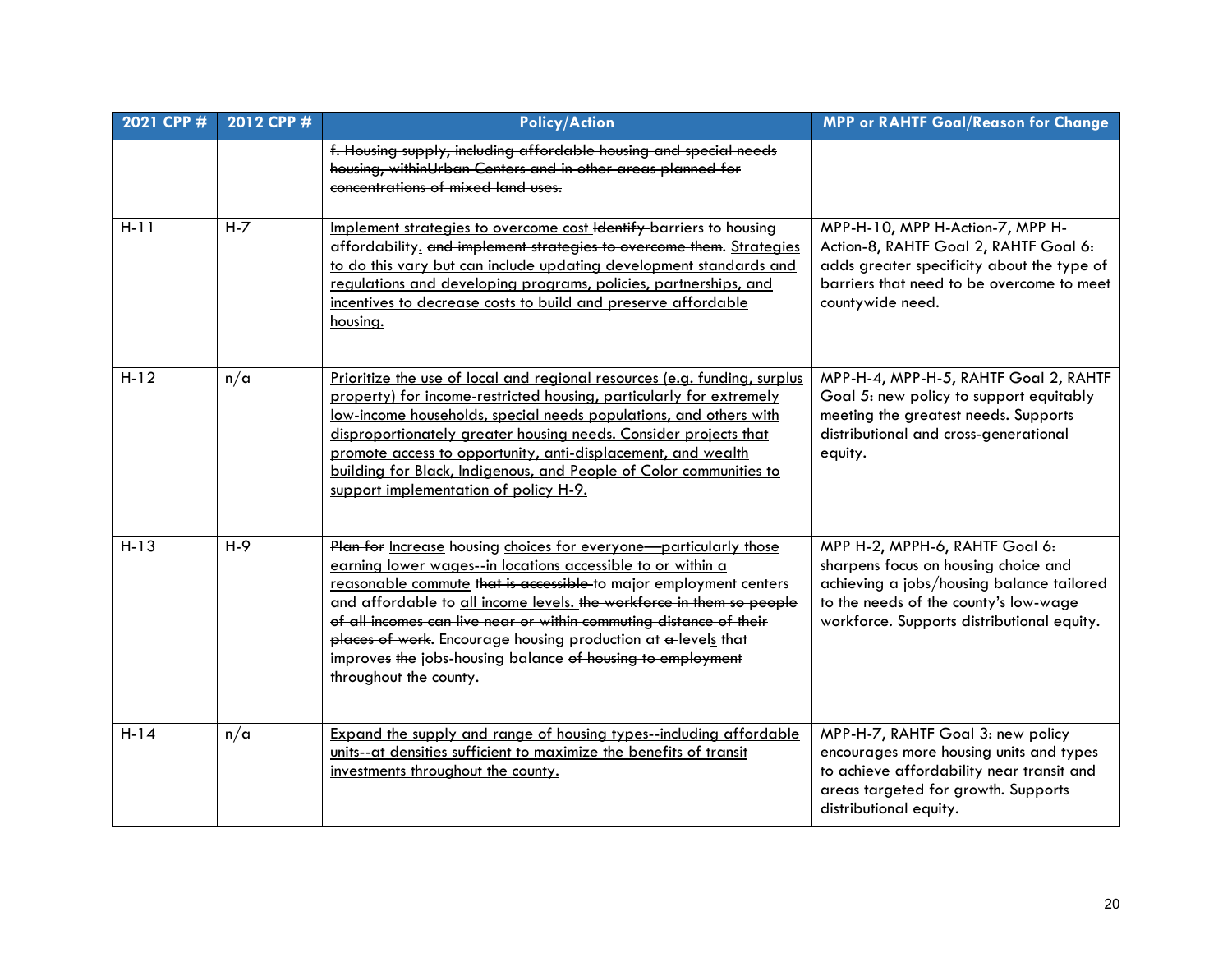| 2021 CPP # | 2012 CPP # | <b>Policy/Action</b>                                                                                                                                                                                                                                                                                                                                                                                                                                                                                                                                                                                                                                                                                                                                                                                                                                                                                                                                                                                                                                                                                                                                 | <b>MPP or RAHTF Goal/Reason for Change</b>                                                                                                                                                                                                                                                               |
|------------|------------|------------------------------------------------------------------------------------------------------------------------------------------------------------------------------------------------------------------------------------------------------------------------------------------------------------------------------------------------------------------------------------------------------------------------------------------------------------------------------------------------------------------------------------------------------------------------------------------------------------------------------------------------------------------------------------------------------------------------------------------------------------------------------------------------------------------------------------------------------------------------------------------------------------------------------------------------------------------------------------------------------------------------------------------------------------------------------------------------------------------------------------------------------|----------------------------------------------------------------------------------------------------------------------------------------------------------------------------------------------------------------------------------------------------------------------------------------------------------|
| $H-15$     | $H-10$     | Promote housing affordability in coordination with transit, bicycle,<br>and pedestrian plans and investments and in proximity to transit hubs<br>and corridors, such as through transit oriented development and<br>planning for mixed uses in transit station areas.<br>Support the development and preservation of income-restricted<br>affordable housing that is within walking distance to high capacity<br>and frequent transit.                                                                                                                                                                                                                                                                                                                                                                                                                                                                                                                                                                                                                                                                                                               | MPP-H-8, RAHTF Goal 3: encourages the<br>development and preservation of<br>affordable housing near transit. Supports<br>distributional equity.                                                                                                                                                          |
| $H-16$     | $H - 4$    | Adopt inclusive planning tools and policies whose purpose it to<br>increase the ability of all residents to live in the neighborhood of<br>their choice, reduce disparities in access to opportunity areas, and<br>meet the needs of the region's current and future residents by:<br>d. Providing access to affordable housing to rent and own<br>throughout the jurisdiction, with a focus on areas of high<br>opportunity.<br><b>Expanding Provide zoning</b> capacity for moderate density<br>е.<br>housing throughout within each the jurisdiction, especially in<br>areas currently zoned for lower density single-family<br>detached housing, in the Urban Growth Area and capacity<br>for high-density housing, where appropriate, consistent with<br>the Regional Growth Strategy for a range of housing types<br>and densities, sufficient to accommodate each jurisdiction's<br>overall housing targets and, where applicable, housing<br>growth targets in designated Urban Centers.<br>Evaluating the feasibility of, and implementing, where<br>f.<br>appropriate, inclusionary and incentive zoning to provide<br>affordable housing. | MPP-H-2, MPP-H-3, MPP-H-9, MPP H-<br>Action-5, MPP H-Action-7, RAHTF Goal 6:<br>promote more affordable housing options<br>in more places, moderate density housing,<br>and inclusionary and incentive zoning to<br>support housing choice. Supports<br>distributional and cross-generational<br>equity. |
| $H-17$     | n/a        | Lower barriers to and promote access to affordable homeownership<br>for extremely low-, very low-, and low-income, households.<br>Emphasize:<br>Supporting long-term affordable homeownership<br>а.<br>opportunities for households earning at or below 80% AMI                                                                                                                                                                                                                                                                                                                                                                                                                                                                                                                                                                                                                                                                                                                                                                                                                                                                                      | MPP-H-5, RAHTF Goal 5, RAHTF Goal 6:<br>new policy to promote affordable<br>homeownership to further reduce the<br>racial homeownership gap. Supports<br>cross-generational and distributional<br>equity.                                                                                                |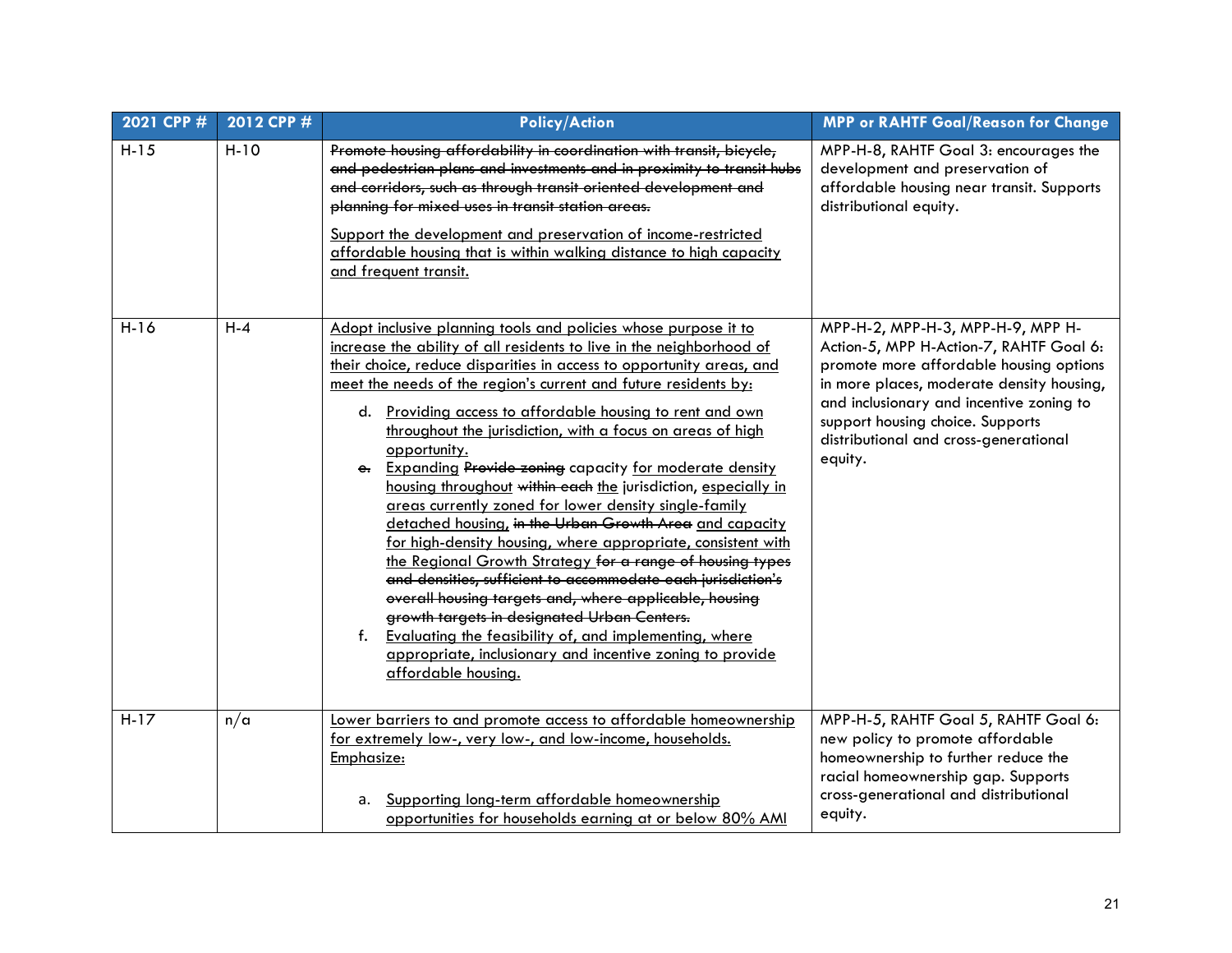| 2021 CPP # | 2012 CPP # | <b>Policy/Action</b>                                                                                                                                                                                                                                                                                                                                                                                                                                                                                                                                                                                                                                        | <b>MPP or RAHTF Goal/Reason for Change</b>                                                                                                                                     |
|------------|------------|-------------------------------------------------------------------------------------------------------------------------------------------------------------------------------------------------------------------------------------------------------------------------------------------------------------------------------------------------------------------------------------------------------------------------------------------------------------------------------------------------------------------------------------------------------------------------------------------------------------------------------------------------------------|--------------------------------------------------------------------------------------------------------------------------------------------------------------------------------|
|            |            | <u>(which may require up-front initial public subsidy and policies</u><br>that support diverse housing types); and<br>b. Remedying historical inequities in and expanding access to<br>homeownership opportunities for Black, Indigenous and<br>People of Color communities.                                                                                                                                                                                                                                                                                                                                                                                |                                                                                                                                                                                |
| $H-18$     | $H-6$      | Promote equitable development and adopt anti-displacement<br>strategies, including dedicated funds for land acquisition and<br>affordable housing production and preservation. Mitigate<br>displacement that may result from planning, public and private<br>investments, and market pressure. Implement anti-displacement<br>measures prior to or concurrent with development capacity increases<br>and capital investments. Preserve existing affordable housing units,<br>where appropriate, including acquisition and rehabilitation of<br>housing for long-term affordability.                                                                         | MPP-H-12, MPP H-Action-6: Displacement,<br>RAHTF Goal 5: addresses displacement<br>risk and expands concept beyond housing<br>preservation. Supports distributional<br>equity. |
| $H-19$     | $H-13$     | Implement, promote and enforce fair housing policies and practices<br>so that every person in the county has equitable access and<br>opportunity to thrive in their communities of choice, and plan for<br>communities that regardless of their race, gender identity, sexual<br>identity, ability, use of a service animal, age, immigration status,<br>national origin, familial status, religion, source of income, military<br>status, or membership in any other relevant category of protected<br>people. include residents with a range of abilities, ages, races,<br>incomes, and other diverse characteristics of the population of the<br>county. | RAHTF Goal 5: adds greater specificity<br>about the fair housing practices. Supports<br>distributional equity.                                                                 |
| $H-20$     | n/a        | Adopt and implement policies that protect housing stability for renter<br>households; expand protections and supports for low-income renters<br>and renters with disabilities.                                                                                                                                                                                                                                                                                                                                                                                                                                                                              | RAHTF Goal 4: new policy to promote<br>housing stability for low-income renters<br>and people with disabilities. Supports<br>distributional equity.                            |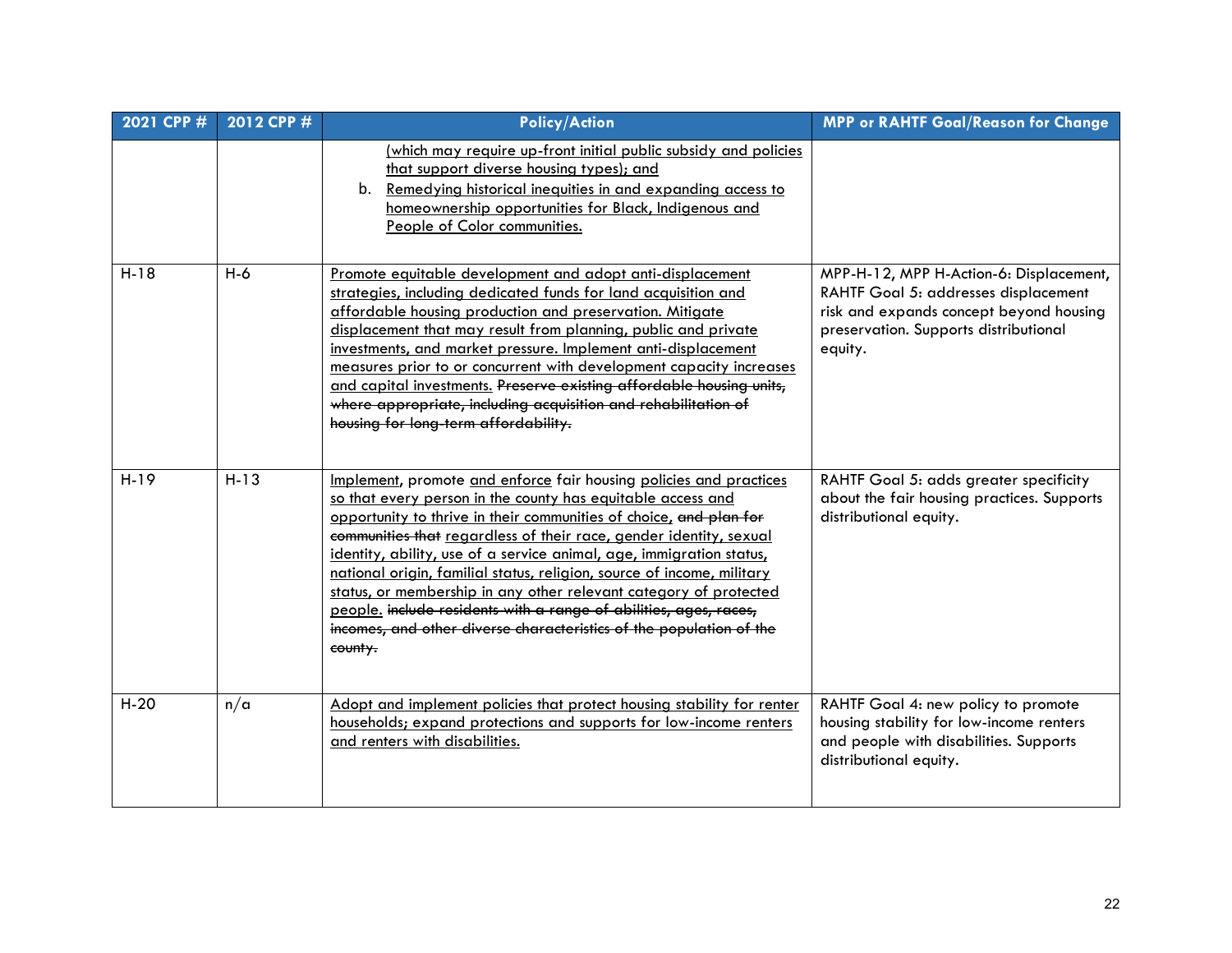| 2021 CPP # | 2012 CPP # | <b>Policy/Action</b>                                                                                                                                                                                                                                                                                                                                                                                                                                                                                                                                                                                                                                                                                                                                                                                                                                                                                                                                                                                                                                                                                               | <b>MPP or RAHTF Goal/Reason for Change</b>                                                                                                                                                                                                                                                                                                                        |
|------------|------------|--------------------------------------------------------------------------------------------------------------------------------------------------------------------------------------------------------------------------------------------------------------------------------------------------------------------------------------------------------------------------------------------------------------------------------------------------------------------------------------------------------------------------------------------------------------------------------------------------------------------------------------------------------------------------------------------------------------------------------------------------------------------------------------------------------------------------------------------------------------------------------------------------------------------------------------------------------------------------------------------------------------------------------------------------------------------------------------------------------------------|-------------------------------------------------------------------------------------------------------------------------------------------------------------------------------------------------------------------------------------------------------------------------------------------------------------------------------------------------------------------|
| $H-21$     | $H-11$     | Encourage the maintenance of existing housing stock in order to<br>ensure that the condition and quality of the housing is safe and<br>livable. Adopt and implement programs and policies that ensure<br>healthy and safe homes.                                                                                                                                                                                                                                                                                                                                                                                                                                                                                                                                                                                                                                                                                                                                                                                                                                                                                   | RAHTF Goal 4: Promotes actions to ensure<br>healthy and safe homes. Supports<br>distributional equity.                                                                                                                                                                                                                                                            |
| $H-22$     | $H-12$     | Plan for residential neighborhoods that protect and promote the<br>health and well-being of residents by supporting equitable active<br>living and healthy eating access to parks and open space, safe<br>pedestrian and bicycle routes, clean air, soil and water, fresh and<br>healthy foods, high-quality education from early learning through K-<br>12, affordable and high-quality transit options and living wage jobs<br>and by reducing exposure to harmful environmental-s- hazards and<br>pollutants.                                                                                                                                                                                                                                                                                                                                                                                                                                                                                                                                                                                                   | No MPP or RAHTF Plan Alignment:<br>broadens elements that support resident<br>health and well-being. Supports<br>distributional and cross-generational<br>equity.                                                                                                                                                                                                 |
| $H-23$     | $H-17$     | Monitor housing supply, affordability, and diversity, including<br>progress toward meeting a significant share of the progress toward<br>meeting countywide housing growth targets, countywide need, and<br>eliminating disparities in access to housing and neighborhoods of<br>choice. Where feasible, use existing regional and jurisdictional<br>reports and monitoring tools and collaborate to reduce duplicative<br>reporting. for affordable housing for very-low, low, and moderate<br>income households. Monitoring should encompass:<br>Jurisdictions, including the county for unincorporated areas, will<br>report annually to the county:<br>a. Number and type of new total housing units;<br>b. number of units lost to demolition, redevelopment, or<br>conversion to non-residential use;<br>c. Number of new total income-restricted units by AMI limit, for<br>which the city is a party to affordable housing covenants on<br>the property title that are affordable to very-low, low-, and<br>moderate-income households;<br>d. of total housing Number of affordable units, net new housing | MPP H-Action-2, MPP H-Action-4, RAHTF<br>Goal 1: makes monitoring a shared<br>responsibility of local jurisdictions and<br>regional partners, via existing reports and<br>monitoring tools. Narrows to data that can<br>reasonably be collected annually and<br>adds new data to understand changes in<br>outcomes for those most<br>disproportionately impacted. |
|            |            | units created during the reporting period-newly preserved                                                                                                                                                                                                                                                                                                                                                                                                                                                                                                                                                                                                                                                                                                                                                                                                                                                                                                                                                                                                                                                          |                                                                                                                                                                                                                                                                                                                                                                   |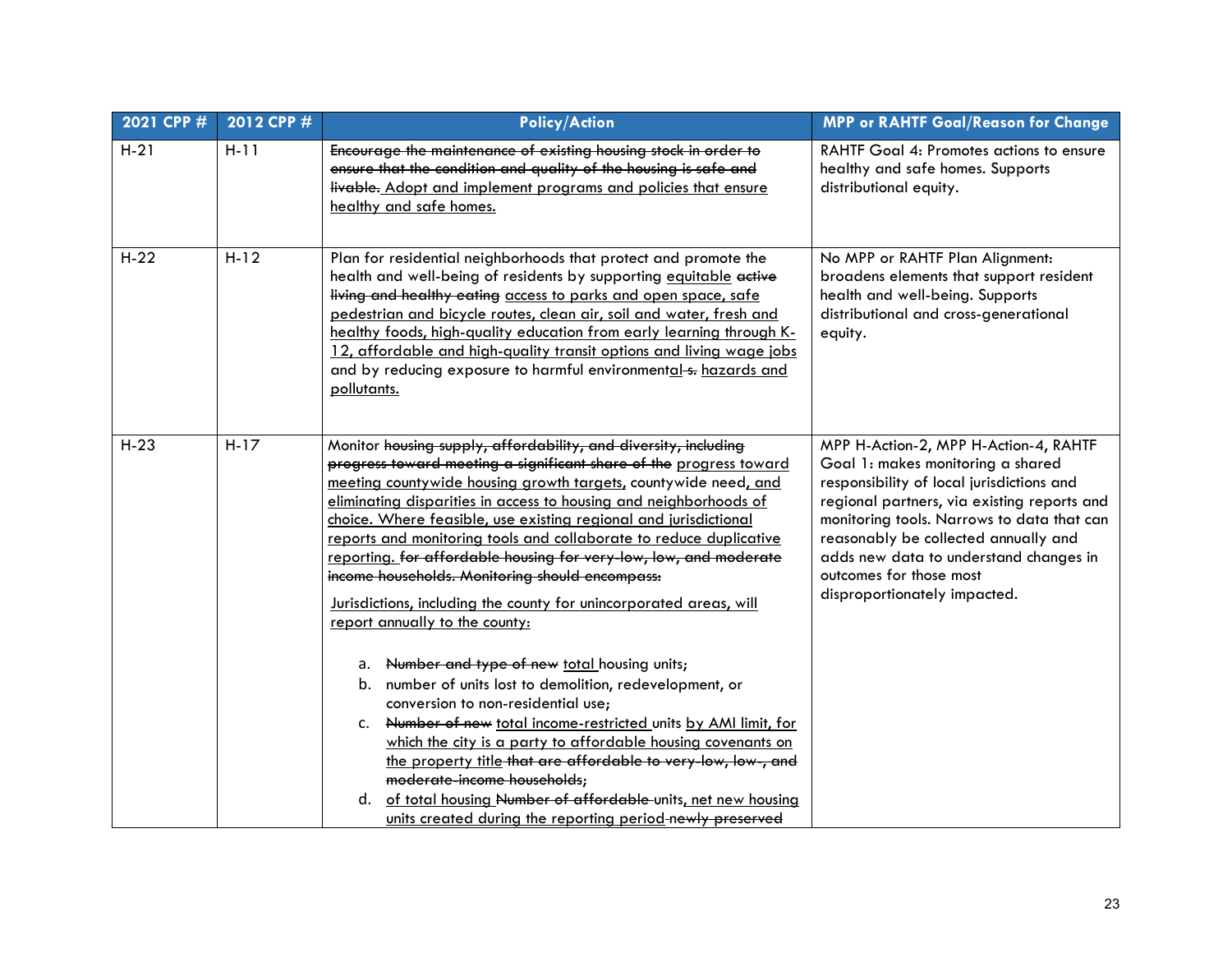| 2021 CPP # | 2012 CPP # | <b>Policy/Action</b>                                                                                                                                                                                                                                                                                                                                                                                                                                                                                                                                                                                                                                                      | <b>MPP or RAHTF Goal/Reason for Change</b> |
|------------|------------|---------------------------------------------------------------------------------------------------------------------------------------------------------------------------------------------------------------------------------------------------------------------------------------------------------------------------------------------------------------------------------------------------------------------------------------------------------------------------------------------------------------------------------------------------------------------------------------------------------------------------------------------------------------------------|--------------------------------------------|
|            |            | and units acquired and rehabilitated with a regulatory<br>agreement for long-term affordability for very-low, low-,<br>and moderate-income households;<br>e. of total income-restricted units, net new income-restricted<br>units, by tenure, AMI limit, address, and term of rent and<br>income restrictions, created during the reporting period<br>Housing market trends including affordability of overall<br>housing stock;<br>total new accessible units permitted;<br>t.<br>f. Changes in zoned capacity for housing, including housing<br>g.<br>densities and types; new strategies (e.g. land use code<br>changes, dedicated fund sources, conveyance of surplus |                                            |
|            |            | property) implemented during the reporting period to<br>increase housing diversity or increase the supply of income-<br>restricted units in the jurisdiction; and<br>h. g. The number and nature of fair housing complaints and<br>violations; and jurisdiction's new strategies implemented<br>during the reporting period to reduce disparate housing<br>outcomes and expand housing and neighborhood choice for<br>BIPOC households and other population groups identified<br>through policy H-5.<br>h. Housing development and market trends in Urban Centers                                                                                                         |                                            |
|            |            | The county will report annually:                                                                                                                                                                                                                                                                                                                                                                                                                                                                                                                                                                                                                                          |                                            |
|            |            | a. countywide housing inventory of:                                                                                                                                                                                                                                                                                                                                                                                                                                                                                                                                                                                                                                       |                                            |
|            |            | total housing units;<br>i.<br>ii.<br>total income-restricted units, by AMI limit;                                                                                                                                                                                                                                                                                                                                                                                                                                                                                                                                                                                         |                                            |
|            |            | iii.<br>total housing units, net new housing units created<br>during the reporting period; and                                                                                                                                                                                                                                                                                                                                                                                                                                                                                                                                                                            |                                            |
|            |            | iv.<br>total income-restricted units by tenure, AMI limit,<br>location, created during the reporting period,<br>starting in 2021;                                                                                                                                                                                                                                                                                                                                                                                                                                                                                                                                         |                                            |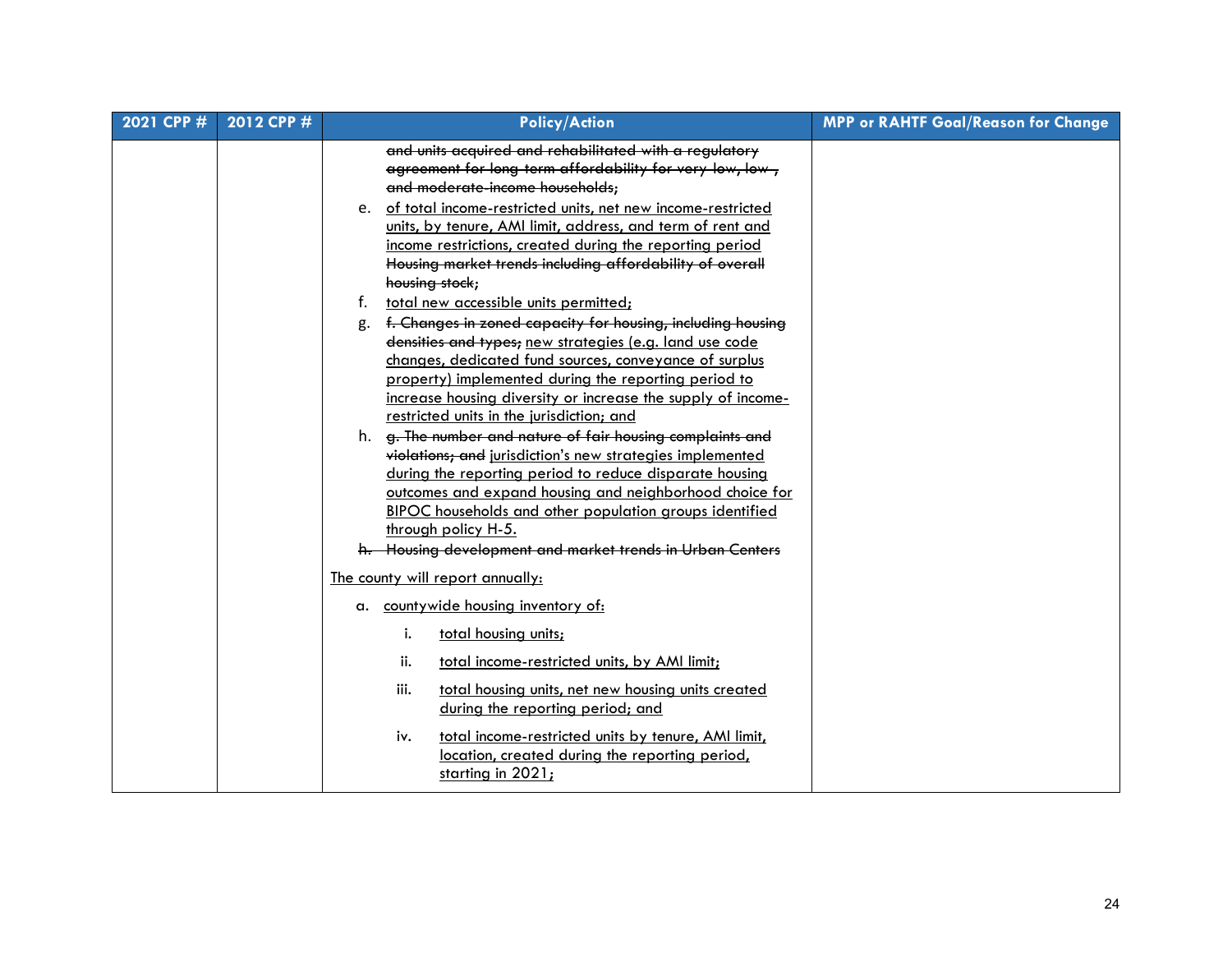| 2021 CPP # | 2012 CPP # | <b>Policy/Action</b>                                                                                                                                                                                                                              | <b>MPP or RAHTF Goal/Reason for Change</b> |
|------------|------------|---------------------------------------------------------------------------------------------------------------------------------------------------------------------------------------------------------------------------------------------------|--------------------------------------------|
|            |            | total net new income-restricted units and the term of<br>٧.<br>rent and income restrictions created during the<br>reporting period, starting in December 2022;                                                                                    |                                            |
|            |            | share of households by housing tenure by jurisdiction;<br>vi.<br>and                                                                                                                                                                              |                                            |
|            |            | b. county's new strategies (e.g. dedicated fund sources,<br>conveyance of surplus property) implemented during the<br>reporting period to increase the supply of restricted units in<br>the county, including geographic allocation of resources; |                                            |
|            |            | c. county's new strategies implemented during the reporting<br>period to reduce disparate housing outcomes and expand<br>housing and neighborhood choice for BIPOC households and<br>other population groups identified through policy H-5.       |                                            |
|            |            | d. number of income-restricted units within a $\frac{1}{2}$ mile walkshed of<br>a high-capacity or frequent transit stations in the county;                                                                                                       |                                            |
|            |            | share of households with housing cost burden, by income<br>e.<br>band, race, and ethnicity;                                                                                                                                                       |                                            |
|            |            | tenant protection policies adopted by jurisdiction; and<br>f.                                                                                                                                                                                     |                                            |
|            |            | number of individuals and households experiencing<br>g.<br>homelessness, by race and ethnicity.                                                                                                                                                   |                                            |
|            |            | Where feasible, jurisdictions will also collaborate to provide:                                                                                                                                                                                   |                                            |
|            |            | a. type and bedroom count of new housing units (recommended<br>source: PSRC's Residential Building Permits annual reports);<br>and                                                                                                                |                                            |
|            |            | changes in zoned capacity for housing, including housing<br>b.<br>densities and types.                                                                                                                                                            |                                            |